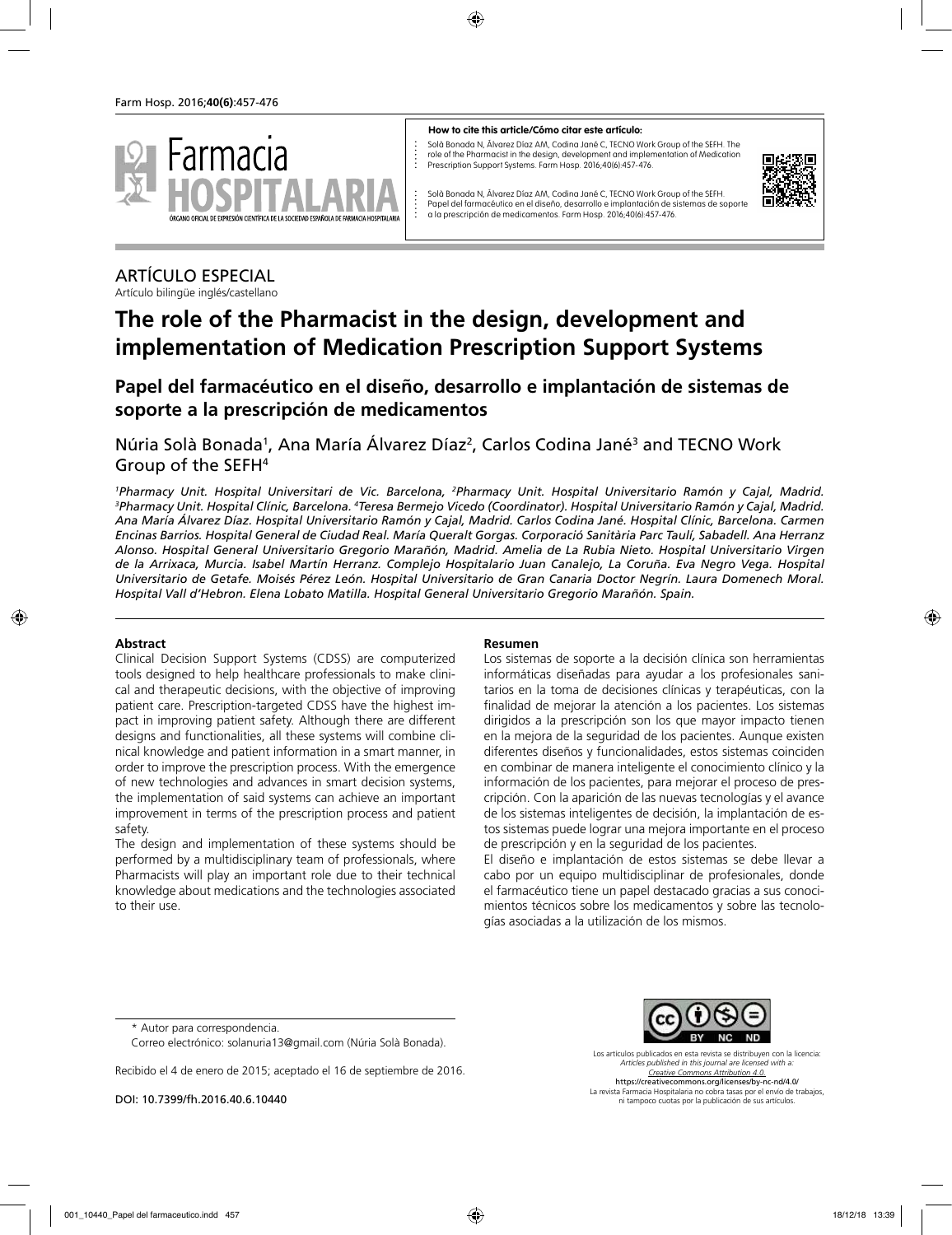This article aims to provide basic guidelines for the design and adequate implementation, monitoring and follow-up of Clinical Decision Support Systems within the setting of pharmacological prescription.

#### **KEYWORDS**

Decision Support Systems; Prescription; Medication alert systems.

Farm Hosp. 2016;**40(6)**:457-476

### **Introduction**

During the last decades, there have been major advances in the development of technologies applied to the healthcare setting. Different international and national organizations, such as the Institute of Medicine1 , Joint Commission on Accreditation of Healthcare Organizations<sup>2</sup>, National Patient Safety Foundation<sup>3</sup>, American Medical Informatics Association4 , National Quality Forum5 , Healthcare Information and Management Systems Society<sup>6</sup> or the Spanish Ministry of Health and Social Policy7 , are advocating for the use of information systems by healthcare organizations, in order to improve quality, safety and cost-efficacy in patient care.

Assisted Electronic Prescription (AEP), Automated Medication Dispensing Systems (AMDS), Electronic Clinical Records (ECRs), and electronic records for medication administration, are clear examples of the way in which technologies are gradually being incorporated into the patient care process, increasing the quality, safety and efficacy of each stage<sup>8,9</sup>. Fifty per cent (50%) of adverse events associated with medication errors can be prevented, and the implementation of these technologies can help to prevent them<sup>10-12</sup>. In Spain, the ENEAS study demonstrated that 42.8% of adverse events could be prevented, and that over one third of these adverse events were medication-related<sup>13</sup>.

Many ECR and AEP systems are also incorporating Clinical Decision Support Systems (CDSS)<sup>14</sup>. These CDSS are computerized tools designed in order to help healthcare professionals at the time of making clinical and theapeutical decisions, with the aim to improve patient care. These can be incorporated at any stage in the healthcare process, such as diagnosis, treatment or prevention, as well as by any professional in the healthcare team. However, the area of medication use is where there is more experience, and specifically, in the prescription stage.

The objective of this article is to describe the characteristics of CDSS and the recommendations for their design, implementation, and monitoring.

# **Definition and characteristics of CDSS**

CDSS are a set of computerized tools that integrate information on medications and data associated with Con este artículo se pretende aportar las directrices básicas para el diseño y la correcta implantación, monitorización y seguimientos de los Sistemas de Soporte a la Decisión Clínica en el ámbito de la prescripción farmacológica.

#### **PALABRAS CLAVE**

Sistemas de soporte a la decisión; Prescripción; Sistemas de alerta de medicación.

Farm Hosp. 2016;**40(6)**:457-476

the clinical processes of patients<sup>15,16</sup>. These systems combine clinical knowledge and patient information in a smart manner, presenting recommendations to the relevant professional at the adequate time, and offering alternative options specific for the characteristics of each patient<sup>17</sup>.

The design of these systems is based on the combination of the clinical data included in patient ECRs, with the information available about the use of a medication. Through decision criteria, structured within the computerized system, alert processes are activated in those cases where the use of a medication requires a specific action, according to the clinical characteristics of the patient. These systems can address all the stages in the process of medication use: prescription, validation, administration, follow-up, etc., though they will be more effective in initial stages, such as prescription $11$ .

There are different ways to classify CDSS (Table 1): Based on configuration, design and/or functioning, prescription support systems can be classified into passive or active<sup>18</sup>. Passive systems have voluntary selection, and the user must select proactively to visualize the information in the system; while in active systems, an alert is automatically triggered by specific conditions. The latter have demonstrated a higher impact on detecting medication-related problems<sup>19</sup>. On the other hand, these alert processes can be of informative nature only or promote the interruption of the action. In the latter case, they are programmed to interrupt the process under development, allowing the physician to complete or not the prescription, based on the level of importance of the recommendation. Kupperman GJ *et al.* defined two

| aspects                                                               |                                              |
|-----------------------------------------------------------------------|----------------------------------------------|
| Type of classification                                                | CDSS                                         |
| Classification according to the<br>healthcare stage targeted          | Prescription<br>Validation<br>Administration |
| Classification according to the<br>action by the alert on the process | Passive<br>Active                            |
| Classification according to process<br>interruption                   | Interruption<br>No interruption              |

**Table 1.** *Classification of CDSS according to different*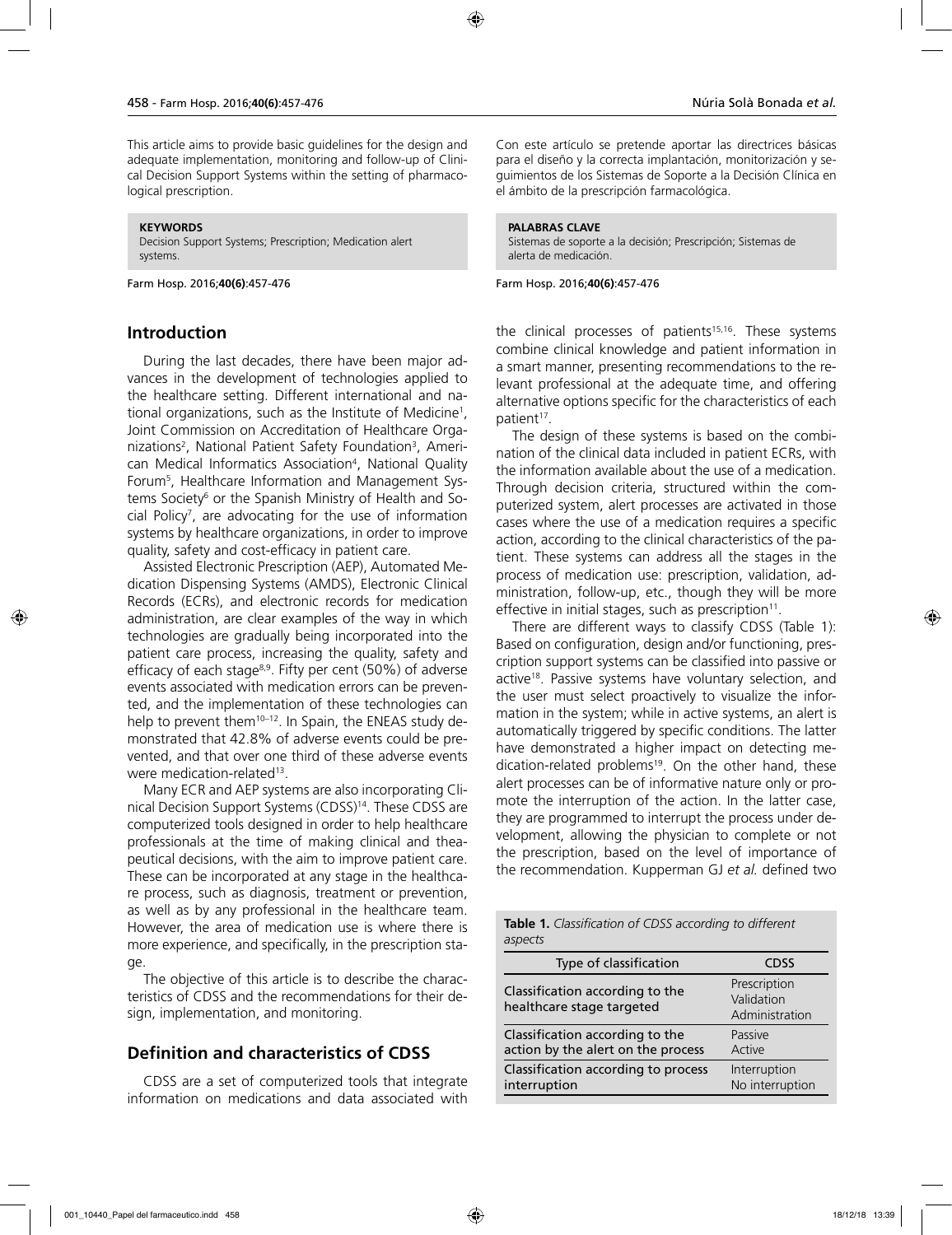types of CDSS r: Basic CDSS, generating alerts about allergies, drug interactions, maximum or minimum doses, or pharmacological duplication, and advanced CDSS, containing patient data (lab test parameters, clinical status, etc.), structured clinical practice guidelines and protocols, allowing drug selection and dosing according to comorbidities. These systems intend to facilitate the conciliation between healthcare levels, the automatic detection of adverse events based on symptoms, lab test data, diagnostic outcomes, or notes about the patient<sup>20,21</sup>. Advanced systems issue a higher proportion of clinically relevant alerts than Basic systems 22.

# **Impact of CDSS on patient safety**

The possibility of integrating clinical practice guidelines, alerts that state dosing changes, or suggestions for more adequate dosing schedules based on patient status, can lead to the prevention of medication errors and an increase in treatment efficacy<sup>20,23</sup>. One of the first studies that demonstrated the prevention of medication-related adverse events through a computerized alert program was developed by Evans *et al.*24. This showed a significant reduction of adverse reactions, through the generation of alerts about allergies to drugs during their prescription. More recent studies describe improved systems, where a reduction in medication errors has been observed25, as well as an improvement in the adequacy of prescription to the clinical status of patients<sup>26</sup>, a reduction in drug dosing errors<sup>27</sup>, and even a reduction in hospital stay<sup>28</sup>. More specific studies have shown that the implementation of Clinical Decision Support Systems can prevent patients from receiving a drug dose contraindicated for their renal function<sup>29</sup>; allow patients to receive the adequate treatment for venous thromboembolism prophylaxis with heparin<sup>30</sup>; or help phisicians to select antibiotic regimen based on bacterial sensitivity and resistance<sup>31</sup>. These systems can also be designed with a focus on higher-risk populations, such as elderly patients $32$ , paediatric patients $33$ , patients admitted to Intensive care units<sup>34</sup>, or polymedicated patients with a higher likelihood of medication errors<sup>35</sup>.

During recent years, pharmacogenetics has been incorporated to these systems, in order to increase safety in the prescription process for high-risk drugs<sup>36</sup>.

### **CDSS design and implementation**

These systems started being implemented over 20 years ago, and there has been a higher research in the United States<sup>37</sup>. Even though their implementation was planned as a goal to be achieved rapidly, driven by the healthcare authorities in United States, their progress rate has been slow, partly due to the complexity of their development<sup>16,38</sup>. Currently, initiatives are being promoted in many countries in order to address this challenge.

In Spain, there's been less experience published regarding the implementation of these systems than in other countries; that is why some work groups from the Spanish Society of Hospital Pharmacy (SEFH) are conducting efforts to increase their development<sup>39,40</sup>.

In fact, one of the objectives of the strategic lines of the 2020 Group of the SEFH is that 80% of hospitals can have an Assisted Electronic Prescription System, connected and / or integrated into clinical records, which will include databases with medication information in order to make clinical decisions. According to the results of the initial survey conducted by this group in 2010, only 5.4% of the hospitals studied had partial access to this technology<sup>41</sup>.

During the past years, different support systems for prescription and pharmaceutical validation have been developed in hospitals in Spain, such as the "HIGEA" system, implemented in the *Hospital Gregorio Marañón* (Madrid, Spain)<sup>42</sup>, or the "CheckTheMeds"<sup>43</sup> or "Alto-Medicamentos"44 applications, available in different Spanish hospitals, such as the *Hospital Ramón y Cajal* in Madrid or the *Hospital Nacional de Parapléjicos*, respectively.

#### **Key points for CDSS design and implementation**

Three stages must be considered for CDSS design and implementation, which are summarized below in figure 1:

#### *1. To set up a multidisciplinary work team*

The creation of a multidisciplinary work group formed by different professionals is essential for CDSS design, implementation, maintenance and monitoring. It is important that the IT professionals involved in the design / creation of these tools are part of this team, as well as their users (physicians, pharmacists, and any healthcare professionals involved), who can point out the requirements to be developed. There must be an on-going maintenance of the databases supporting the system, and the information and alerts in the system must be decided by consensus among all the members of this team38,45.

The Pharmacist must be the leader of this work team. Their technical knowledge about information systems applied to the process of medication use, and their active participation with other healthcare and non-healthcare professionals in this setting, will be a key factor for the most adequate selection of technologies, assessing the value and contribution of each one for the improvement of the healthcare process. The Pharmacist holds an extraordinary position in order to address the selection and evaluation of those systems better suited for each situation, being a member of the design and implementation work teams, as well as the spokesperson among users, designers and programmers, and assessing the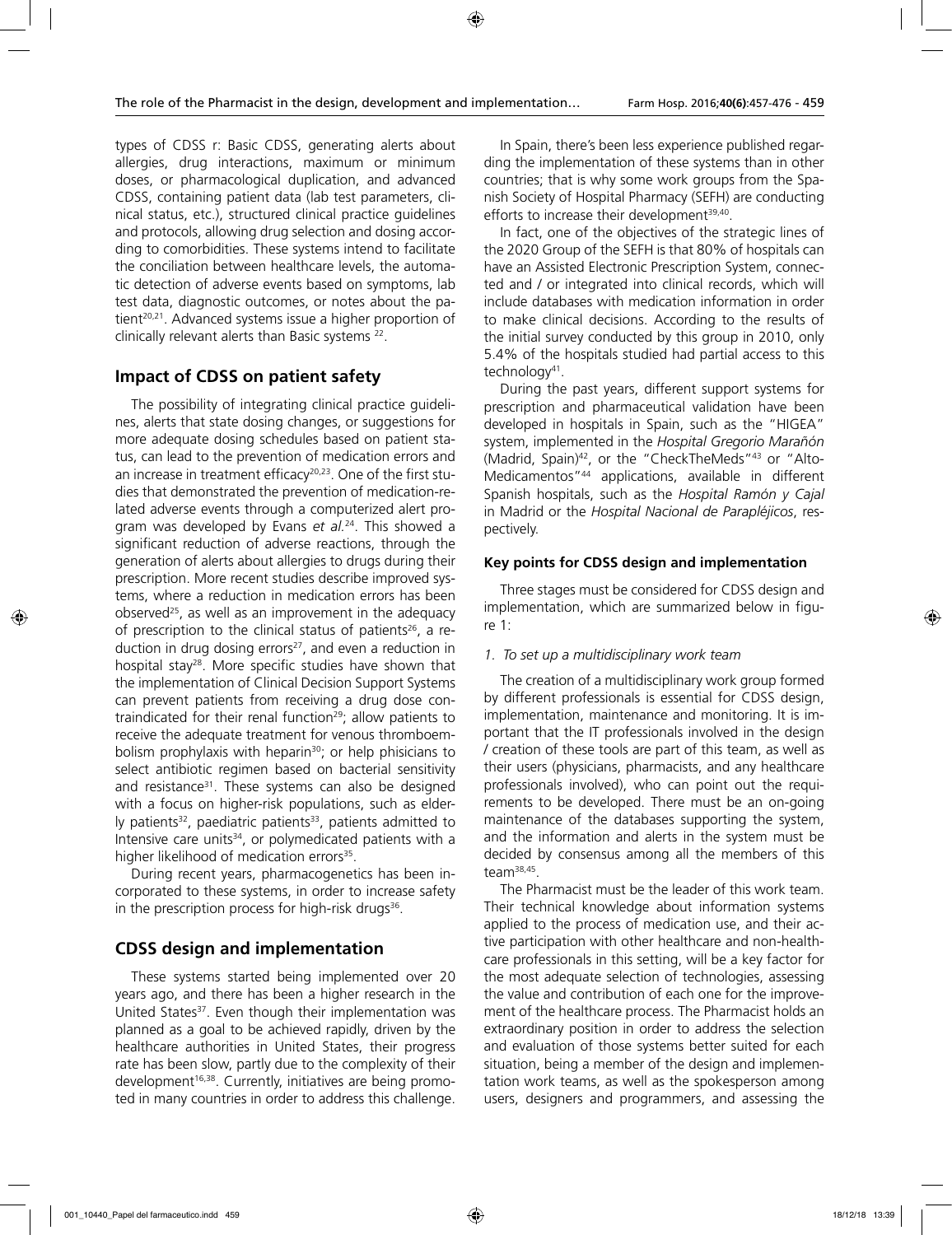

**Figure 1.** *Outline for the design and implementation of a CDSS*

outcomes of implementation and the effect on patient care that these systems can offer<sup>9</sup>.

### *2. To define functional characteristics*

- The following requirements are necessary in order to design and implement a CDSS:
- Assisted Electronic Prescription
- Computerized Clinical Record
- A computerized system able to identify / interpret the clinical data required to create decision criteria. Once these requirements are ensured, the design of

CDSS must consider 4 essential parameters: source data,

alert "triggers" or parameters, interventions, and alternatives to be offered<sup>46,47</sup> (Figure 2).

For example, the elements required to implement a CDSS for drug dosing in renal impairment cases would  $be^{48}$ :

- Source data: Medications that need dose adjustment by renal function, cut-off level of creatinine clearance for drug dose adjustment, and recommended dose of the drug when there is renal function impairment.
- Alert trigger or parameter: Value of creatinine clearance available from the most recent lab test, related to the episode of patient admission / care.



**Figure 2.** *Diagram of the basic*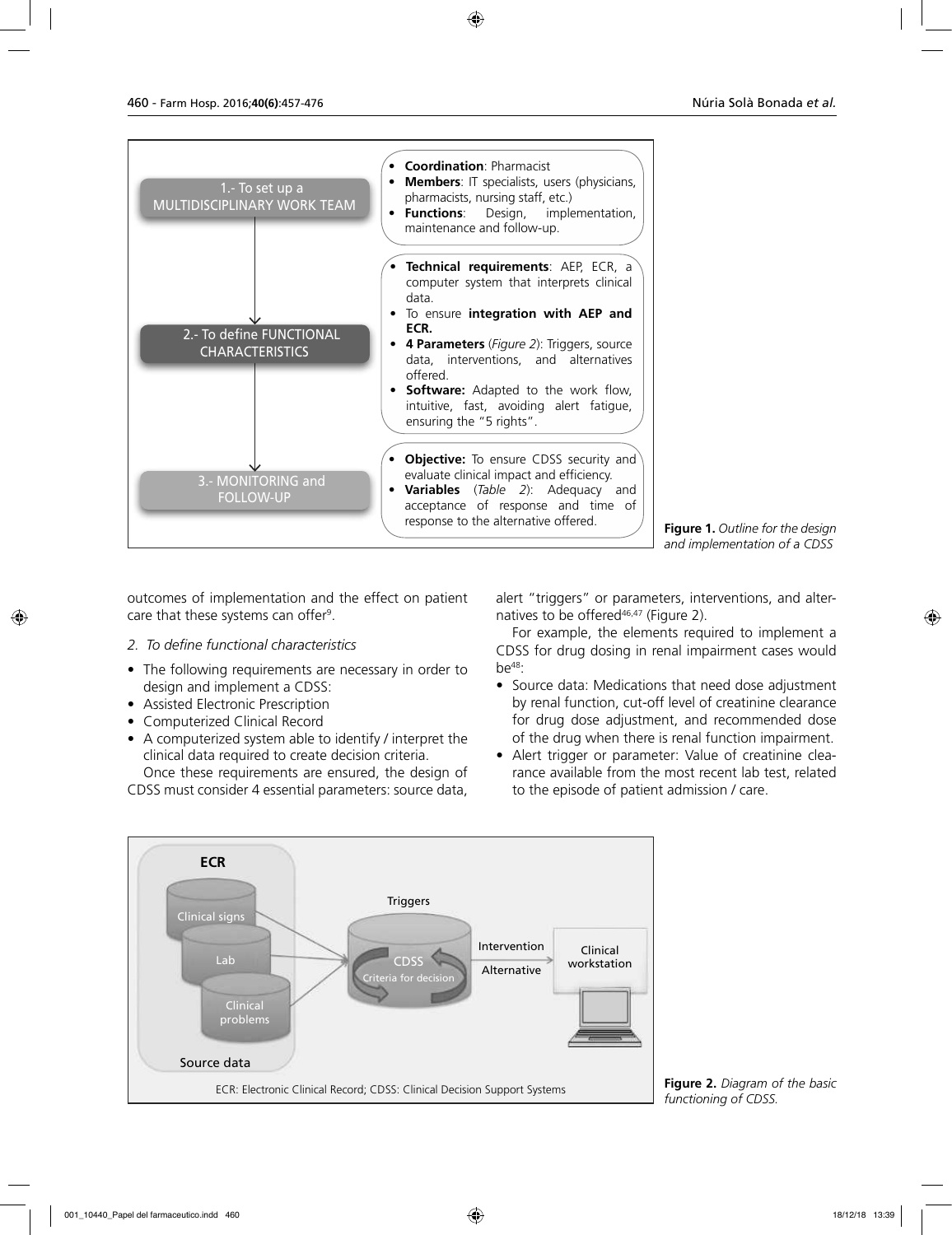- Intervention: A warning sign that the drug prescribed requires dose adjustment for renal impairment. The method and time of intervention will be variable and modifiable: it could be at the time of drug selection, at the time of dose prescription, or only as an informative message.
- Alternative to be offered: Information about the dose recommended based on the creatinine clearance of the patient.

To become established, the design and characteristics of these systems can adapt adequately to the prescription systems existing in the centre. The implementation of these computerized systems cannot be conceived as a static system, but as a complex and dynamic system that must be coordinated with the prescription process. The software must fit perfectly within the clinician work flow, it must be intuitive, and maximize time saving by its use, acting on real time.

It is essential to ensure that the "5 rights" or "5 truths" of CDSS are met 49:

- The right information,
- The right person / professional,
- The right intervention format,
- The right way of communication,
- The right time during the work flow

Special caution is required in order to avoid an excessive issue of alerts in irrelevant clinical situations ("alert fatigue"), because a continuous interruption of the work flow of the prescriber will lead to a higher overall omission of alerts, which could even include those which are considered more important<sup>50,51</sup>.

*3. Monitoring and follow-up of CDSS functioning* 

The main objective of CDSS monitoring and follow-up is to ensure the safety of these systems. But monitoring of all aspects associated with alert generation is also essential in order to assess their clinical impact and efficiency. Some of the parameters to be assessed are: the adequate functioning of the tool, its adequacy for the clinical setting of the patient, the acceptance of the alternatives suggested by the system or the time to response<sup>14</sup>.

Table 2 shows a series of variables that can be used as indicators of the adequate functioning of the tool, and that can help to measure the efficiency of these systems:

### **Difficulties in implementation**

CDSS design and implementation has not evolved as expected, due to the existence of certain barriers or difficulties:

- **Lack of interoperability and integration between systems**, which interferes with the adequate collection and interpretation of the clinical data to be used. The integration of different systems means that these should work jointly by sharing data, while interoperability allows different systems to interact exchanging data from different sources. Thus, the optimal objective is integration between systems, which is the most difficult to achieve. In some cases, achieving system interoperability will be enough for implementing certain CDSS.
- **Difficulty to manage clinical information** originated in the different databases. This is mainly due to

| <b>lable 2.</b> Monitoring variables for CDSS evaluation. |                                                                      |                                                                      |                                                                         |
|-----------------------------------------------------------|----------------------------------------------------------------------|----------------------------------------------------------------------|-------------------------------------------------------------------------|
|                                                           | Aspect to be monitored                                               | Measure of alert<br>evaluation                                       | Approximate estimation                                                  |
|                                                           | Generation of the alert at the right<br>time.                        | Rate of alerts at the<br>adequate time.                              | Alerts generated at the right<br>time / Total Alerts                    |
| Alert adequacy                                            | Generation of the alert with the<br>required information and data.   | Rate of alerts with the<br>correct information.                      | Alerts generated at the right<br>time / Total Alerts                    |
|                                                           | Adequate alternatives suggested.                                     | Rate of alerts with the<br>adequate alternative.                     | Alerts with the adequate<br>alternative / Total Alerts                  |
| Alert acceptance                                          | Omission by the user of the alerts<br>generated                      | Omission rate                                                        | Alerts omitted / Alerts generated                                       |
|                                                           | Clinical relevance of omissions                                      | Rate of omissions with<br>clinical relevance                         | Alerts omitted with clinical<br>relevance (*) / Total alerts<br>omitted |
|                                                           | Acceptance by the user of the alert<br>recommendations               | Rate of acceptance                                                   | Recommendations accepted /<br>Total alerts                              |
| Time of response                                          | Time of response until achieving the<br>change promoted by the alert | Time since the alert<br>was generated until the<br>response obtained | Time of response – Time of alert<br>generation.                         |

**Table 2.** *Monitoring variables for CDSS evaluation.* 

(\*)Alerts omitted with clinical relevance refer to those alerts that, through their omission, have caused an adverse effect or a severe medication error, with clinical consequences for the patient.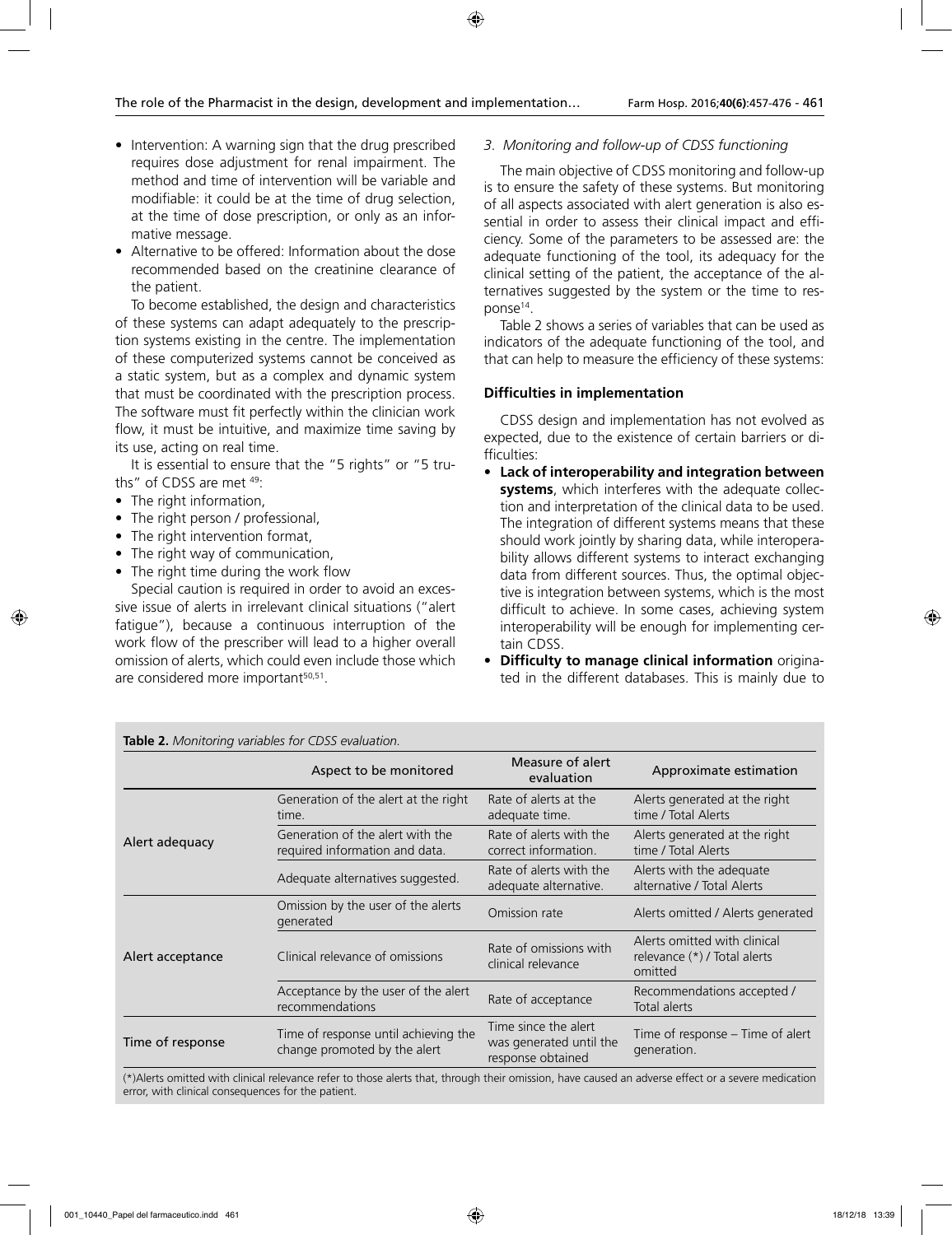the lack of standardization of the terminology used, which will sometimes lead to obtaining data from free text or natural language, hindering the processing of patient information in order to alert adequately.

- Constant **maintenance and update** of information, with changes required according to the use and assessment of alerts.
- The **high cost** of implementation and maintenance.
- **Insufficient evidence available.** Most of the experiences published are based on evaluations of a single centre that has developed and implemented a CDSS internally. Added on to the heterogeneity of the studies in terms of methodology, variables studied, etc., this leads to a situation where the data available are not enough to ensure that the usefulness of these systems can be extrapolated to other centres<sup>52</sup>.
- Likelihood of **causing negative consequences in patient safety**. The evaluation of CDSS implementation has not always demonstrated an improvement in healthcare outcomes. Even though the system has been designed to avoid mistakes, once implemented there can be unexpected consequences during its use, and it could even have a direct effect on patient safety, generating new types of errors<sup>53,54</sup>. A study conducted by Strom *et al.*, where an alert system was implemented to reduce the concomitant administration of warfarin and cotrimoxazole in order to prevent interaction, had to be interrupted prematurely because this intervention led to a delay in the treatment of 4 patients which was considered unacceptable by the evaluating clinicians<sup>55</sup>.
- One of the main causes for the non-desired effects of CDSS is alert omission. There are studies describing omissions in 49 to 96% of cases<sup>17</sup>. The main reasons for the low response by clinicians to automatic warnings is the great number of low-relevance alerts ("alert fatigue") and their poor design. Clinicians tend to dismiss alerts due to their lack of specificity, and because they think that the additional clinical knowledge of the situation within the patient setting is missing $19$ .

### **Future development of CDSS**

In the future, efforts must be directed towards looking for solutions to these barriers that hinder CDSS development.

In this sense, we have new technological advances in health systems, which can help to improve some of the difficulties found (Table 3).

### *1. Interoperability and integration*

Interoperability and integration between IT systems has been an obstacle difficult to overcome so far. The exchange of clinical information is basic in order to obtain solid prescription support systems. For this reason, there are world organizations, such as **HL7**, focused on developing global standards in order to facilitate the electronic exchange of information. Over 50 countries participate in this organization; its objective is to provide standards for the exchange of clinical, healthcare, administrative and logistic information between the different health systems<sup>56</sup>. HL7Spain, the organization which represents Spain in the international setting, regulates and adapts world standards to the national setting, and promotes the use of this standardization. Their "Guidelines for Implementation in the Pharmacy" stand out: a data model is described for information exchange between the different systems involved in drug prescription, dispensing and administration, as well as their involvement in a standardization document for the implementation of the electronic prescription<sup>57</sup>.

"The Microsoft Health Common User Interface"(MSCUI)58 is another recommendation guideline about the normalization of elements in the clinical information systems. These guidelines, developed by Microsoft with collaboration by the Joint Commission, are based on a series of safety principles and recommendations on normalization, so that healthcare professionals can exchange information between the different applications, therefore increasing the efficacy of clinical information and the improvement of patient safety.

| Difficulty / Barrier                                    | Solution                              | Tools                                                                               |
|---------------------------------------------------------|---------------------------------------|-------------------------------------------------------------------------------------|
| Lack of adaptation and communication between<br>systems | Interoperability                      | HL7 (Health Level Seven)                                                            |
|                                                         |                                       | Snomed CT                                                                           |
|                                                         |                                       | Mobile devices                                                                      |
|                                                         | Smart systems                         | <b>Ontologies</b>                                                                   |
| Clinical information management                         |                                       | Natural Language Processing (NLP)                                                   |
| Negative consequences on safety / alert fatique         |                                       | Monitoring and follow-up of the CDSS function<br>(indicators, evaluation, feedback) |
| Insufficient evidence available                         | To make public /<br>share experiences | Publications                                                                        |
|                                                         |                                       | Work groups                                                                         |

**Table 3.** *Solutions to reduce the difficulties in CDSS implementation and development*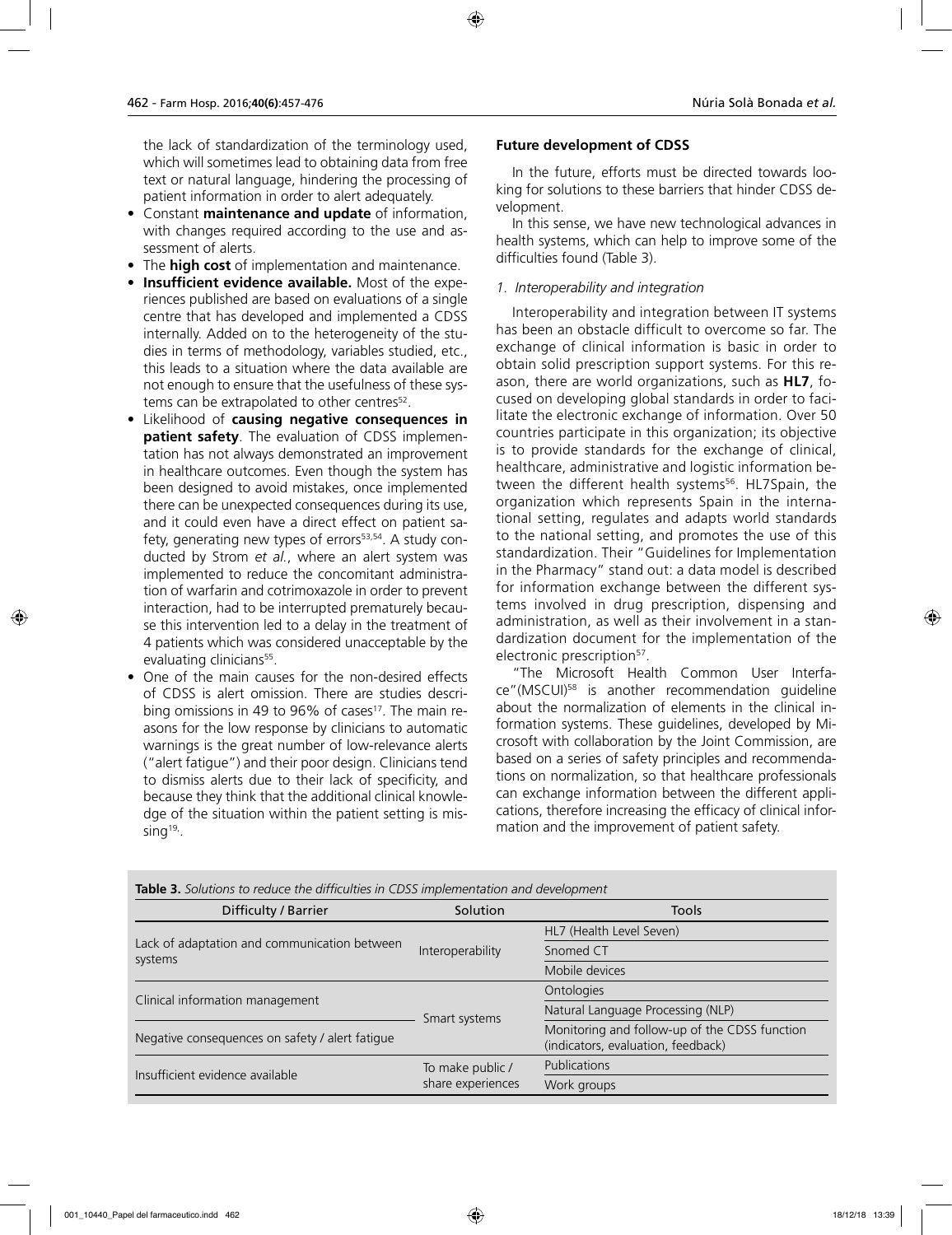Other strategies to solve the interoperability problem consists in the use of a common terminology in all systems. One example would be **SNOMED CT** (Systematized Nomenclature of Medicine – Clinical Terms), an international clinical terminology which contains over 300,000 concepts and over 700,000 descriptions organized in hierarchies and associated between them. These concepts feature a number code which allows computerized systems, even if not designed for this aim, to receive and integrate information coming from other sources in an understandable way, taking into account their original meaning, without requiring human intervention. SNOMED CT, developed by the IHTSDO (International Health Terminology Standards Development Organisation)59, is being used in over 50 countries all over the world. The IHTSDO also works jointly with the WHO and HL7 in order to code their standards with this terminology<sup>60</sup>. In Spain, SNOMED CT is already being used in many normalization projects for clinical information systems61,62 and can be used to code the medication available, and thus have a linking code between the different medication databases<sup>63</sup>.

Using these strategies, we can grant CDSS a more effective access to the clinical information with higher quality patient care, and contribute to reduce the costs associated with the implementation.

Smart phones and tablets are getting positioned as new hardware devices that can participate in the clinical care process. These devices provide information in a personalized and immediate manner, offering fast communication between users. During recent years, there has been an increase in the use of applications focused on providing help for clinical care: clinical calculators, guidelines for drug use / information, interactions, diagnosis, etc64,65. The connectivity of these applications with clinical data could increase their cost-effectiveness, allowing automatic access to the necessary data and alert systems, and providing an extra bedside point of care. However, a comprehensive regulation and encryption process must be followed, in order to guarantee the security of the data entered, both personal and from patients, and ensuring a secure interface between the different operating systems<sup>66</sup>.

#### *2 Smart systems for clinical information management*

The complexity of clinical information within the healthcare system, its variability over time, and the high heterogeneity of the data contained, is difficult to formalize and represent in accurate computerized models. However, new smart tools have been recently appeared, which allow to improve the management of this type of data, and design dynamic and continuous systems with the ability to learn from themselves.

**Ontologies** appear as a way to solve this problem<sup>67</sup>; these are structures of knowledge where a set of concepts and the semantic links between them are formally

represented. Ontologies are explicit structures, and represent knowledge in a format that can be read by machines, and that humans are able to understand. The use of ontologies is growing rapidly in the setting of biomedicine, allowing the creation of databases with knowledge and links between biomedical terms that can help to optimize CDSSS. There are different examples in clinical practice, such as the support system for antibiotic therapy prescription by Bright *et al.*, which uses an ontology where patient data, sensitivities and resistances are entered, in order to provide the most adequate antibiotic therapy in each case $31$ . These are also being used in order to improve the alert systems for pharmacological interactions in polymedicated patients <sup>68</sup>, to create adverse effect databases, or even to create tools for medication conciliation<sup>69,70</sup>. These tools provide an improvement in the use of computer systems and databaeses, in order to have more robust and better linked information, and provide more reliable data in the patient care process.

Another tool which can be useful for obtaining the clinical information necessary for the use of CDSS is the **Natural Language Processing (NLP).** Many of the data included in clinical records are expressed through text editors and not coded; therefore, it is difficult for our currently available CDSS to incorporate the information included. NLP tools allow to extract automatically the information elements from sources that are not designed for computer extraction, structuring them in a codified manner, and understandable for computer systems. With promising results, these tools have started to be used to prepare databases of medications linked with their indications, based on different information sources<sup>71,72</sup>. The association between patient health problems and the drugs in the electronic clinical record can be used to improve the quality of information and reduce the medication errors associated with the indication of these drugs. These tools could be used to make CDSS more specific at the time of alert, because they would be able to obtain the clinical information required to ensure the adequate use of a drug.

The incorporation of these new computer applications can allow us to create more robust systems that will help us to monitor patient clinical parameters, with the necessary information, alerting only in those cases in which patient safety can be at risk, providing treatment as individualized as possible, and avoiding alert fatigue. Besides, those smart systems that incorporate information automatically will allow a more efficient maintenance, with lower need for updates, and a reduction in information errors. Figure 3 shows an example of the interrelation between the different prescription support tools available, and the clinical workstation.

### *3. Creating awareness about CDSS*

The **publication** of the follow-up and evaluation outcomes of the functioning of these tools can help to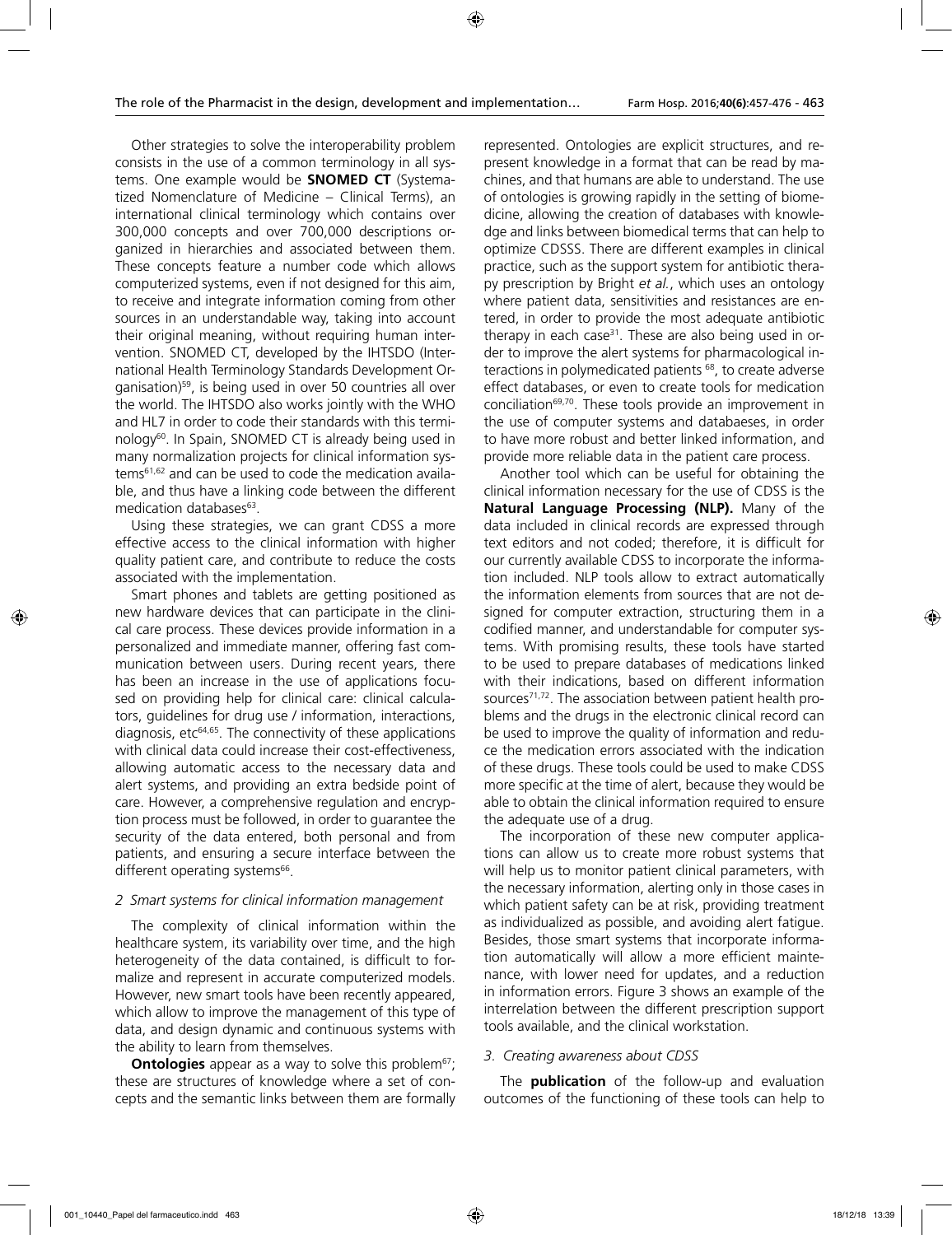

**Figure 3.** *Integration of the different prescription support tools.*

optimize their implementation. Making these outcomes public, both among the users of the tool as well as for general scientific knowledge, is essential in order to promote and improve the development of these systems. Scientific societies and **work groups** specialized in new technologies will have a critical role in this transmission of knowledge.

### **Conclusions**

The experience published so far supports the use of CDSS as competent tools in the setting of patient safety. However, in order to obtain an efficient implementation of these systems, it will be essential to focus all efforts in overcoming the barriers that hinder their widespread use, to share the knowledge and experiences conduced in different centres, and to conduct studies that evaluate the effect of CDSS on clinical outcomes, workload and process efficiency, satisfaction of patient and users.

The design of CDSS must be adapted to the context and setting where they will be used. It is essential to take into account the workflow of professionals, and avoid alert fatigue. The adequate monitoring of the entire process, evaluating variables of use and response, can help to enhance the implementation, with a high level of adherence to recommendations.

The incorporation of new technologies and smart systems will provide more reliable and concise information, which can increase the efficacy of these tools. Different CDSS have been currently developed, but there is a great heterogeneity among them. Once the problem of interoperability between systems has been solved, and making the most of the common exportability patterns, we must be able to use and evaluate CDSS at a multicentre level, thus making these evaluation studies more robust, and with the potential to be extrapolated to other centres.

The creation of a multidisciplinary group within the healthcare institutions and centres is an essential element in order to address the implementation of these new technologies. The pharmacist must play a leading outstanding role in the process of CDSS development and implementation. Their knowledge about drugs and their use, and the fact that the pharmacist leads the safety programs for medication use and, on many occasions, the management of the quality systems of the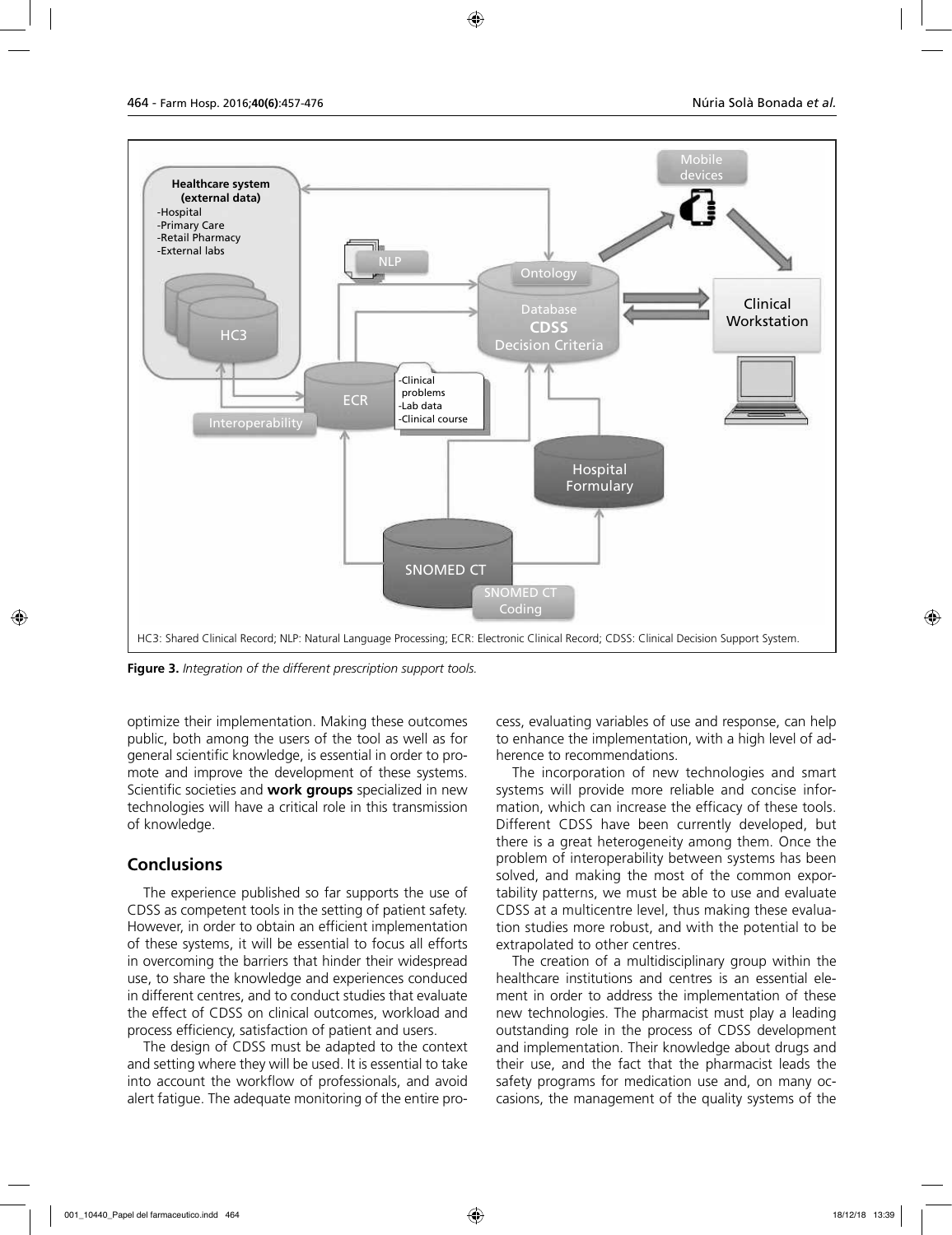hospital, provide them with the knowledge required to be the leader in this new line of work.

### **Funding**

Article without funding.

### **Conflict of interests**

The authors declare not having any conflict of interests in terms of writing this article.

### **Acknowledgements**

We are sincerely grateful for the collaboration by the TECNO Work Group in the preparation of this article, for all their comments and contributions.

# **Bibliography**

- 1. Aspden P, Corrigan JM, Wolcott J, Erickson SM, editors. Patient safety: achieving a new standard for care. Institute of Medicine. National Academy Press (Washington DC); 2004.
- 2. JointComission on Accreditation of Healthcare Organization [internet]. National patient safety goals. [acceso 12 septiembre 2014] Dispoinible en: [http://www.jointcommission.org/standards\_information/npsgs.aspx./]
- 3. National Patients Safety Foundation [internet]. [acceso 14 septiembre 2014]. Disponible en [ http://www.npsf.org].
- 4. American Medical Informatics Association [internet] [acceso 14 septiembre 2014] Disponible en: [http://www.amia.org].
- 5. National Quality Forum [internet]. [acceso 14 septiembre 2014] Disponible en: [http://www.nqf.org].
- 6. Healthcare Information and Management Systems Society [internet] [acceso 14 septiembre 2014] Disponible en: [www.himss.org].
- 7. Plan Nacional de Calidad. Ministerio de Sanidad y Política Social. [internet].[acceso 13 enero 2009]. Disponible en: [http://www. msps.es/organizacion/sns/planCalidadSNS/tic00.htm]
- 8. Bermejo Vicedo T, Perez Menendez Conde C, Alvarez A, Condina C, TECNO G. *et al.* The application of new technologies to hospital pharmacy in Spain. Farm Hosp. 2007;31(1):17-22.
- 9. Bermejo Vicedo T, TECNO G. Role of the hospital pharmacist in new health care technologies. Farm Hosp. Spain; 2010;34(2):56–8.
- 10. Bates DW, Spell N, Cullen DJ, Burdick E, Laird N, Petersen LA, *et al.* The costs of adverse drug events in hospitalized patients. Adverse Drug Events Prevention Study Group. JAMA; 1997;277(4):307–11.
- 11. Bates DW, Cullen DJ, Laird N, Petersen LA, Small SD, Servi D, *et al.* Incidence of adverse drug events and potential adverse drug events. Implications for prevention. ADE Prevention Study Group. JAMA; 1995;274(1):29–34.
- 12. Bobb A, Gleason K, Husch M, Feinglass J, Yarnold PR, Noskin GA. The epidemiology of prescribing errors: the potential impact of computerized prescriber order entry. Arch Intern Med; 2004;164(7):785–92.
- 13. Aranaz-Andrés JM, Aibar-Remón C, Vitaller-Murillo J, Ruiz-López P, Limón-Ramírez R, Terol-García E. Incidence of adverse events related to health care in Spain: results of the Spanish National Study of Adverse Events. J Epidemiol Community Health. 2008;62(12):1022–9.
- 14. McCoy AB, Waitman LR, Lewis JB, Wright J a, Choma DP, Miller R a, *et al.* A framework for evaluating the appropriateness of clinical decision support alerts and responses. J Am Med Inform Assoc. 2012;19(3):346–52.
- 15. Kaushal R, Shojania KG, Bates DW. Effects of computerized physician order entry and clinical decision support systems

on medication safety: a systematic review. Arch Intern Med. 2003;163(12):1409–16.

- 16. Agrawal A. Medication errors: prevention using information technology systems. Br J Clin Pharmacol. 2009;67(6):681–6.
- 17. Bright TJ, Wong A, Dhurjati R, Bristow E, Bastian L, Coeytaux RR, *et al.* Effect of clinical decision-support systems: a systematic review. Ann Intern Med. 2012;157(1):29–43.
- 18. Chaffee BW, Zimmerman CR. Developing and implementing clinical decision support for use in a computerized prescriber-order-entry system. Am J Health Syst Pharm. 2010;67(5):391–400.
- 19. Tamblyn R, Huang A, Taylor L, Kawasumi Y, Bartlett G, Grad R, *et al.* A randomized trial of the effectiveness of on-demand versus computer-triggered drug decision support in primary care. J Am Med Inform Assoc. 2008;15(4):430–8.
- 20. Kuperman GJ, Bobb A, Payne TH, Avery AJ, Gandhi TK, Burns G, *et al.* Medication-related clinical decision support in computerized provider order entry systems: a review. J Am Med Inform Assoc. 2007;14(1):29–40.
- 21. Siska MH, Tribble DA. Opportunities and challenges related to technology in supporting optimal pharmacy practice models in hospitals and health systems. Am J Health Syst Pharm. 2011;68(12):1116–26.
- 22. Eppenga WL, Derijks HJ, Conemans JM, Hermens WA, Wensing M, De Smet PA. Comparison of a basic and an advanced pharmacotherapy-related clinical decision support system in a hospital care setting in the Netherlands. J Am Med Inform Assoc. 2012;19(1):66–71.
- 23. Otero-Lopez MJ, Dominguez Gil A. Acontecimientos adversos por medicamentos: Una patología emergente. Farm Hosp. 2000;24(4):258-66.
- 24. Evans RS, Pestotnik SL, Classen DC, Horn SD, Bass SB, Burke JP. Preventing adverse drug events in hospitalized patients. Ann Pharmacother. 1994;28(4):523–7.
- 25. Bates DW, Gawande AA. Improving safety with information technology. N Engl J Med. 2003;348(25):2526–34.
- 26. Schedlbauer A, Prasad V, Mulvaney C, Phansalkar S, Stanton W, Bates DW, *et al.* What evidence supports the use of computerized alerts and prompts to improve clinicians' prescribing behavior? J Am Med Inform Assoc. 2009;16(4):531–8.
- 27. Durieux P, Trinquart L, Colombet I, Nies J, Walton R, Rajeswaran A, *et al.* Computerized advice on drug dosage to improve prescribing practice. Cochrane Database Syst Rev. 2008;(3)(3):CD002894.
- 28. Garg AX, Adhikari NK, McDonald H, Rosas-Arellano MP, Devereaux PJ, Beyene J, *et al.* Effects of computerized clinical decision support systems on practitioner performance and patient outcomes: a systematic review. JAMA. 2005;293(10):1223–38.
- 29. Field TS, Rochon P, Lee M, Gavendo L, Baril JL, Gurwitz JH. Computerized clinical decision support during medication ordering for long-term care residents with renal insufficiency. J Am Med Inform Assoc. 2009;16(4):480–5.
- 30. Galanter WL, Thambi M, Rosencranz H, Shah B, Falck S, Lin FJ, *et al.* Effects of clinical decision support on venous thromboembolism risk assessment, prophylaxis, and prevention at a university teaching hospital. Am J Health Syst Pharm. 2010;67(15):1265–73.
- 31. Bright TJ, Yoko Furuya E, Kuperman GJ, Cimino JJ, Bakken S. Development and evaluation of an ontology for guiding appropriate antibiotic prescribing. J Biomed Inform. 2012;45(1):120–8.
- 32. Van der Linden CMJ, Jansen PAF, van Marum RJ, Grouls RJE, Egberts TCG, Korsten EHM. An electronic system to document reasons for medication discontinuation and to flag unwanted represcriptions in geriatric patients. Drugs Aging. 2012;29(12):957–62.
- 33. Upperman JS, Staley P, Friend K, Neches W, Kazimer D, Benes J, *et al.* The impact of hospitalwide computerized physician order entry on medical errors in a pediatric hospital. J Pediatr Surg. 2005;40(1):57–9.
- 34. Colpaert K, Claus B, Somers A, Vandewoude K, Robays H, Decruyenaere J. Impact of computerized physician order entry on me-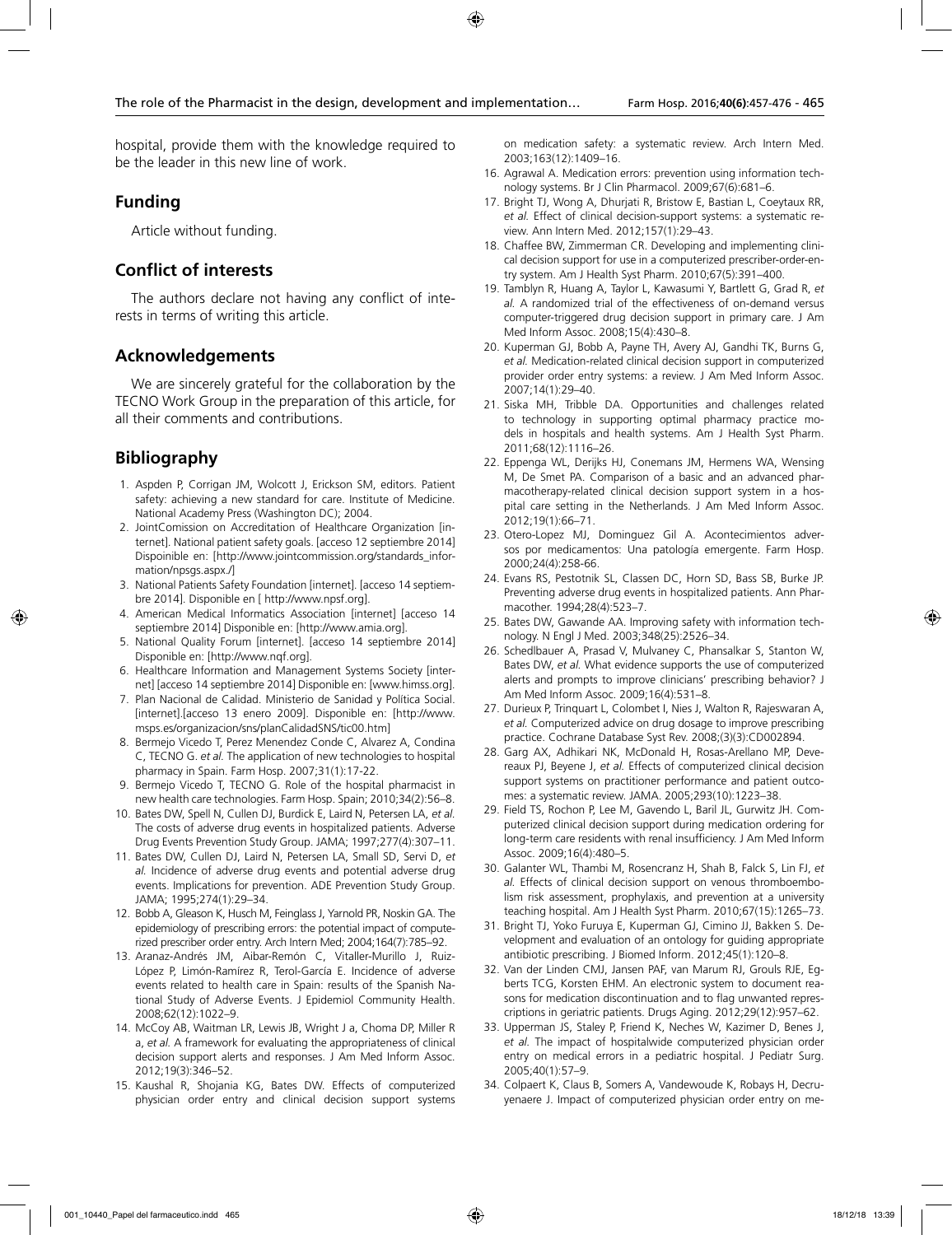dication prescription errors in the intensive care unit: a controlled cross-sectional trial. Crit Care. 2006;10(1):R21.

- 35. Clyne B, Bradley MC, Hughes C, Fahey T, Lapane KL. Electronic prescribing and other forms of technology to reduce inappropriate medication use and polypharmacy in older people: a review of current evidence. Clin Geriatr Med. 2012;28(2):301–22.
- 36. Bell GC, Crews KR, Wilkinson MR, Haidar CE, Hicks JK, Baker DK, *et al.* Development and use of active clinical decision support for preemptive pharmacogenomics. J Am Med Inform Assoc. 2014;21(e1):e93-9.
- 37. Ozdas A, Miller RA. Care provider order entry (CPOE): a perspective on factors leading to success or to failure. Yearb Med Inform. 2007;128–37.
- 38. Sittig DF, Wright A, Osheroff JA, Middleton B, Teich JM, Ash JS, *et al.* Grand challenges in clinical decision support. J Biomed Inform. 2008;41(2):387–92.
- 39. Sociedad Española de Farmacia Hospitalaria. Grupo Tecno. [Internet] [acceso 10 marzo 2015] Disponible en: [http://gruposdetrabajo.sefh.es/tecno/index.php]
- 40. Sociedad Española de Farmacia Hospitalaria. Grupo 2020.[Internet] [acceso 10 marzo 2015] Disponible en [http://gruposdetrabajo.sefh.es/2020]
- 41. Lineas estratégicas y objetivos 2020. Sociedad Española de Farmacia Hospitalaria. Grupo 2020. [internet] [acceso 10 marzo 2015] Disponible en: [http://gruposdetrabajo.sefh.es/sefh/images/stories/ documentos/archivos/objetivos\_lineas\_estrategicas\_pdf]
- 42. HIGEA CDS. [internet] [acceso 20 abril 2016]. Disponible en:[http://static.athento.com/site\_media/descargas/Product\_Sheet\_Gestion\_de\_alertas\_Sanitarias\_HIGEA.pdf]
- 43. CheckTheMeds. [internet] [acceso 20 abril 2016]. Disponible en: [https://www.checkthemeds.com/]
- 44. Alto Medicamentos. [Internet] [acceso 20 abril 2016]. Disponible en [https://www.altomedicamentos.es/]
- 45. Bates DW, Kuperman GJ, Wang S, Gandhi T, Kittler A, Volk L, *et al.* Ten commandments for effective clinical decision support: making the practice of evidence-based medicine a reality. J Am Med Inform Assoc. 2003;10(6):523–30.
- 46. Wright A, Sittig DF, Ash JS, Sharma S, Pang JE, Middleton B. Clinical decision support capabilities of commercially-available clinical information systems. J Am Med Inform Assoc. 2009;16(5):637–44.
- 47. Wright A, Goldberg H, Hongsermeier T, Middleton B. A description and functional taxonomy of rule-based decision support content at a large integrated delivery network. J Am Med Inform Assoc. 2007;14(4):489–96.
- 48. Valls Montal C, Solà Bonada N, Basagaña Colomer G, Gómez Martí P, Caro Gómez S, Codina Jané C. Implantación de un sistema de ayuda a la prescripción para el ajuste posológico de fármacos en insuficiencia renal. Libro de Comunicaciones. p. 110. 57 congreso Nacional SEFH. 2-5 oct 2012. Bilbao. Disponible en: [http://www. sefh.es/sefhpublicaciones/documentos/57-congreso/Congreso-SE-FH-comunicaciones-2012.pdf]
- 49. Osheroff JA. Improving medication use and outcomes with clinical decision support: a step-by-step guide. The Healthcare Information and Management Systems Society, editor. Chicago, IL. 2009. p. 60.
- 50. Judge J, Field TS, DeFlorio M, Laprino J, Auger J, Rochon P, *et al.* Prescribers' responses to alerts during medication ordering in the long term care setting. J Am Med Inform Assoc. 2006;13(4):385–90.
- 51. Van der Sijs H, Mulder A, van Gelder T, Aarts J, Berg M, Vulto A. Drug safety alert generation and overriding in a large Dutch university medical centre. Pharmacoepidemiol Drug Saf. 2009;18(10):941–7.
- 52. Chaudhry B, Wang J, Wu S, Maglione M, Mojica W, Roth E, *et al.* Systematic review: impact of health information technology on quality, efficiency, and costs of medical care. Ann Intern Med. 2006;144(10):742–52.
- 53. Koppel R, Metlay JP, Cohen A, Abaluck B, Localio AR, Kimmel SE, *et al.* Role of computerized physician order entry systems in facilitating medication errors. JAMA. 2005;293(10):1197–203.
- 54. Ash JS, Berg M, Coiera E. Some unintended consequences of information technology in health care: the nature of patient care information system-related errors. J Am Med Inform Assoc. 2004;11(2):104–12.
- 55. Strom BL, Schinnar R, Aberra F, Bilker W, Hennessy S, Leonard CE, *et al.* Unintended effects of a computerized physician order entry nearly hard-stop alert to prevent a drug interaction: a randomized controlled trial. Arch Intern Med. 2010;170(17):1578–83.
- 56. HL7 Spain [Internet][acceso 15 febrero 2014]. Disponible en: [http://hl7 spain.org/]
- 57. HL7Spain Subcomité Técnico Farmacia. Guía de Implementación Farmacia.[internet] 2007.[acceso 23 febrero 2014]. Disponible en: [http://www.hl7 spain.org/guias-implementacion.html]
- 58. The Microsoft Health Common User Interface [Internet].[acceso 18 abril 2016] Disponible en: [http://www.mscui.net/]
- 59. International Health Terminology Standards Development Organisation [Internet]. 2007 [acceso 23 febrero 2014]. Disponible en: [http://www.ihtsdo.org]
- 60. Cooperation with other Standards Organizations. IHTSDO [internet].2007 [acceso 24 marzo 2014]. Disponible en: [http://ihtsdo. org/fileadmin/user\_upload/Docs\_01/Publications/SNOMED\_CT/ SnomedCt\_Cooperation\_20140219.pdf ]
- 61. MSSSI. Historia Clínica Digital del SNS, área de recursos semánticos. Qué es SnomedCT [Internet].[acceso 17 marzo 2014] Disponible en: [http://www.msssi.gob.es/profesionales/hcdsns/areaRecursosSem/snomed-ct/preguntas.htm#p11]
- 62. Jiang G, Solbrig HR, Chute CG. ADEpedia: a scalable and standardized knowledge base of Adverse Drug Events using semantic web technology. AMIA Annu Symp Proc. 2011;2011:607–16.
- 63. Farfán Sedano FJ, Terrón Cuadrado M, García Rebolledo EM, Castellanos Clemente Y, Serrano Balazote P, Gómez Delgado A. Implementation of SNOMED CT to the medicines database of a general hospital. Stud Health Technol Inform. 2009;148:123–30.
- 64. Aungst TD. Medical applications for pharmacists using mobile devices. Ann Pharmacother. 2013;47(7-8):1088–95.
- 65. Martínez-Pérez B, de la Torre-Díez I, López-Coronado M. Mobile health applications for the most prevalent conditions by the World Health Organization: review and analysis. J Med Internet Res. 2013;15(6):e120.
- 66. Boulos MNK, Brewer AC, Karimkhani C, Buller DB, Dellavalle RP. Mobile medical and health apps: state of the art, concerns, regulatory control and certification. Online J Public Health Inform. 2014;5(3):229.
- 67. Whetzel PL. NCBO Technology: Powering semantically aware applications. J Biomed Semantics. 2013;4 Suppl 1:S8.
- 68. Grando A, Farrish S, Boyd C, Boxwala A. Ontological approach for safe and effective polypharmacy prescription. AMIA Annu Symp Proc. 2012;2012:291–300.
- 69. Markowitz E, Bernstam E V, Herskovic J, Zhang J, Shneiderman B, Plaisant C, *et al.* Medication Reconciliation: Work Domain Ontology, prototype development, and a predictive model. AMIA Annu Symp Proc. 2011 Jan;2011:878–87.
- 70. Jiang G, Wang L, Liu H, Solbrig HR, Chute CG. Building a knowledge base of severe adverse drug events based on AERS reporting data using semantic web technologies. Stud Health Technol Inform. 2013;192:496–500.
- 71. Wei W-Q, Cronin RM, Xu H, Lasko TA, Bastarache L, Denny JC. Development of an ensemble resource linking MEDications to their Indications (MEDI). AMIA Summits Transl Sci Proc. 2013;2013:172.
- 72. Fung KW, Jao CS, Demner-Fushman D. Extracting drug indication information from structured product labels using natural language processing. J Am Med Inform Assoc. 2013;20(3):482–8.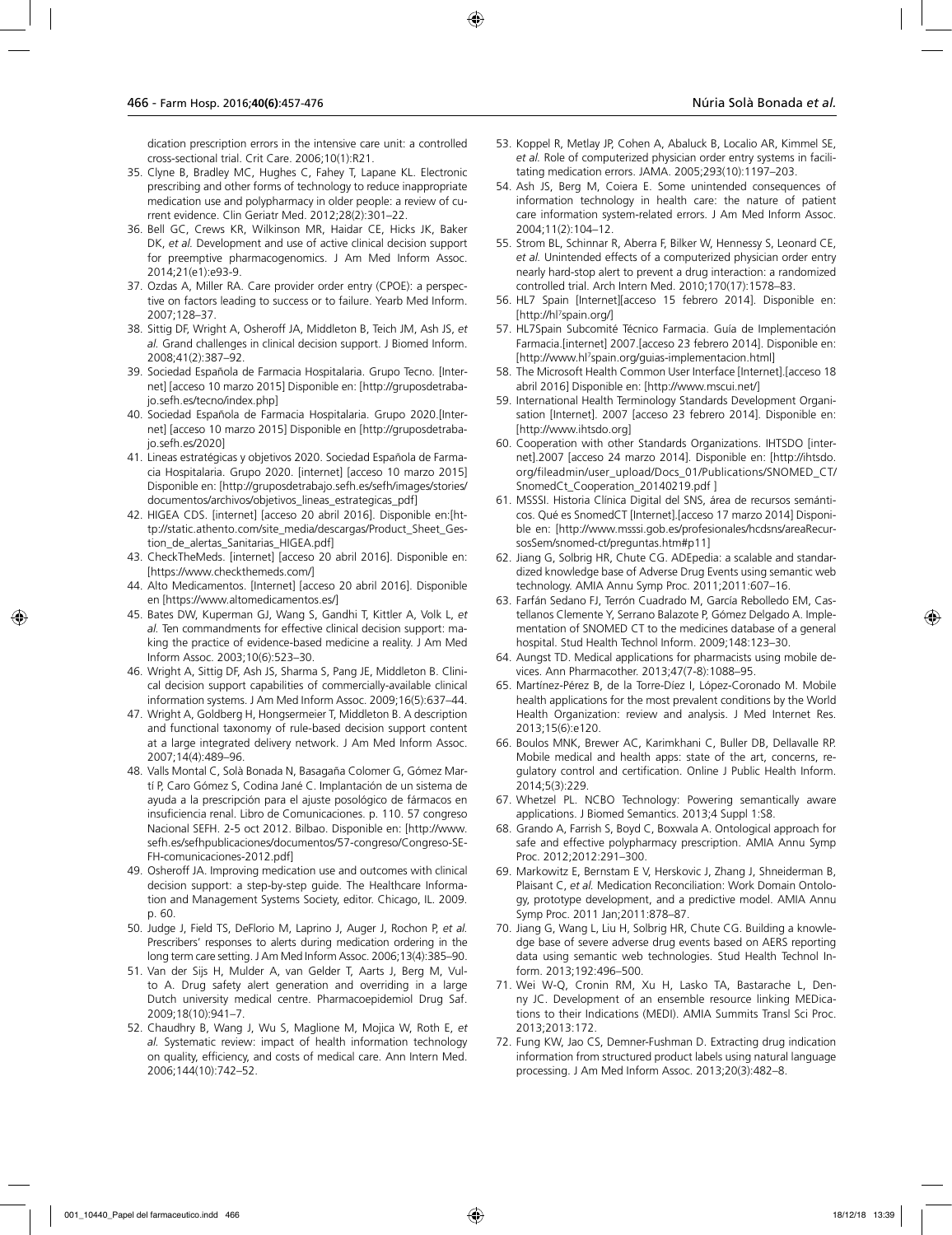# **Introducción**

En las últimas décadas se ha producido un importante avance en el desarrollo de tecnologías aplicadas al ámbito sanitario. Diversas organizaciones internacionales y nacionales, como el Institute of Medicine1 , Joint Commission on Accreditation of Healthcare Organizations<sup>2</sup>, National Patient Safety Foundation<sup>3</sup>, American Medical Informatics Association4 , National Quality Forum5 , Healthcare Information and Management Systems Society<sup>6</sup> o el Ministerio de Sanidad y Política Social7 , abogan por que las organizaciones sanitarias dispongan de sistemas de información que mejoren la calidad, la seguridad y el coste-efectividad en el cuidado del paciente.

La prescripción electrónica asistida (PEA), los sistemas automatizados de dispensación de medicamentos (SAD), la historia clínica electrónica (HCE) y los registros electrónicos en la administración de medicamentos son claros ejemplos de cómo las tecnologías se van incorporando en el proceso asistencial incrementando la calidad, seguridad y eficiencia de cada etapa asistencia<sup>8, 9</sup>. El 50% de los acontecimientos adversos relacionados con errores de medicación son evitables y la implantación de estas tecnologías pueden ayudar a disminuirlos<sup>10-12</sup>. En nuestro país, el estudio ENEAS demostró que un 42, 8% de los eventos adversos eran evitables, y que más de un tercio de estos eventos adversos estaban relacionados con la medicación<sup>13</sup>.

Muchos sistemas de HCE y PEA incorporan además sistemas de soporte a la decisión clínica (SSDC)<sup>14</sup>. Estos SSDC son herramientas informáticas diseñadas para ayudar a los profesionales sanitarios en la toma de decisiones clínicas y terapéuticas, con la finalidad de mejorar la atención a los pacientes. Pueden incorporarse en cualquiera de las etapas del proceso de atención sanitaria, como el diagnóstico, el tratamiento o la prevención, así como a cualquier profesional del equipo asistencial. No obstante, en el campo de la utilización del medicamento y en concreto en la etapa de prescripción farmacológica, es donde más han evolucionado.

El objetivo de este artículo es describir las características de los SSDC y las recomendaciones para su diseño, implantación y seguimiento.

# **Definición y características de los SSDC**

Los SSDC son un grupo de herramientas informatizadas que integran información sobre medicamentos y datos relacionados con los procesos clínicos de los pacientes<sup>15, 16</sup>. Estos sistemas combinan de manera inteligente el conocimiento clínico y la información de los pacientes, presentando recomendaciones al profesional adecuado, en el momento preciso, y ofreciendo alternativas relacionadas específicamente con las características del paciente<sup>17</sup>.

El diseño de estos sistemas, se basa en la combinación de los datos clínicos incluidos en la HCE de los pacientes, con la información disponible sobre la utilización de un medicamento. Mediante criterios de decisión, estructurados dentro del sistema informático, éste activa los procesos de alerta en los casos en que la utilización de un medicamento requiere una acción determinada según las características clínicas del paciente. Estos sistemas pueden dirigirse a todas las fases del proceso de utilización de los medicamentos: prescripción, validación, administración, seguimiento, etc., aunque son más efectivas en las fases  $tempranas$  del mismo, como es la prescripción $11$ .

Existen diferentes formas de clasificar los SSDC (Tabla 1):

En función de la configuración, diseño y/o funcionamiento, los sistemas de apoyo a la prescripción se pueden clasificar en pasivos o activos<sup>18</sup>. Los primeros son de selección voluntaria, donde el usuario debe seleccionar la visualización de la información de forma proactiva en el sistema, mientras que en los activos se dispara un aviso de forma automática frente a unas determinadas condiciones. Estos son los que han demostrado tener un mayor impacto en la detección de problemas relacionados con la medicación<sup>19</sup>. Por otra parte estos procesos de alerta pueden tener solo carácter informativo o promover la interrupción de la acción. Estos últimos están destinados a interrumpir el proceso que se está desarrollando, permitiendo al médico finalizar o no la prescripción en función del grado de importancia de la recomendación. Kupperman GJ et al, definieron dos tipos de SSDC. Los SSDC básicos, en los que se generan alertas sobre alergias, interacciones entre fármacos, dosis máximas o mínimas, o duplicidades farmacológicas, y los SSDC avanzados que contienen datos de los pacientes (parámetros de laboratorio, situaciones clínicas, etc.), guías de práctica clínica estructuradas, protocolos y que permiten selección y dosificación de fármacos según comorbilidades. Además facilitan la conciliación entre niveles asistenciales y la detección automática de eventos adversos basados en síntomas, datos de laboratorio, resultados diagnósticos y anotaciones sobre el paciente<sup>20, 21</sup>. Los sistemas avanzados emiten una mayor proporción de alertas clínicamente relevantes que los sistemas básicos<sup>22</sup>.

**Tabla 1.** *Clasificación de los SSDC atendiendo a diferentes aspectos*

| Tipo de clasificación                                                 | <b>SSDC</b>                                  |
|-----------------------------------------------------------------------|----------------------------------------------|
| Clasificación según la fase de<br>atención a la que están dirigidos   | Prescripción<br>Validación<br>Administración |
| Clasificación según la actuación de la Pasivo<br>alerta en el proceso | Activo                                       |
| Clasificación según la Interrupción<br>del proceso                    | Interruptivos<br>No interruptivos            |
|                                                                       |                                              |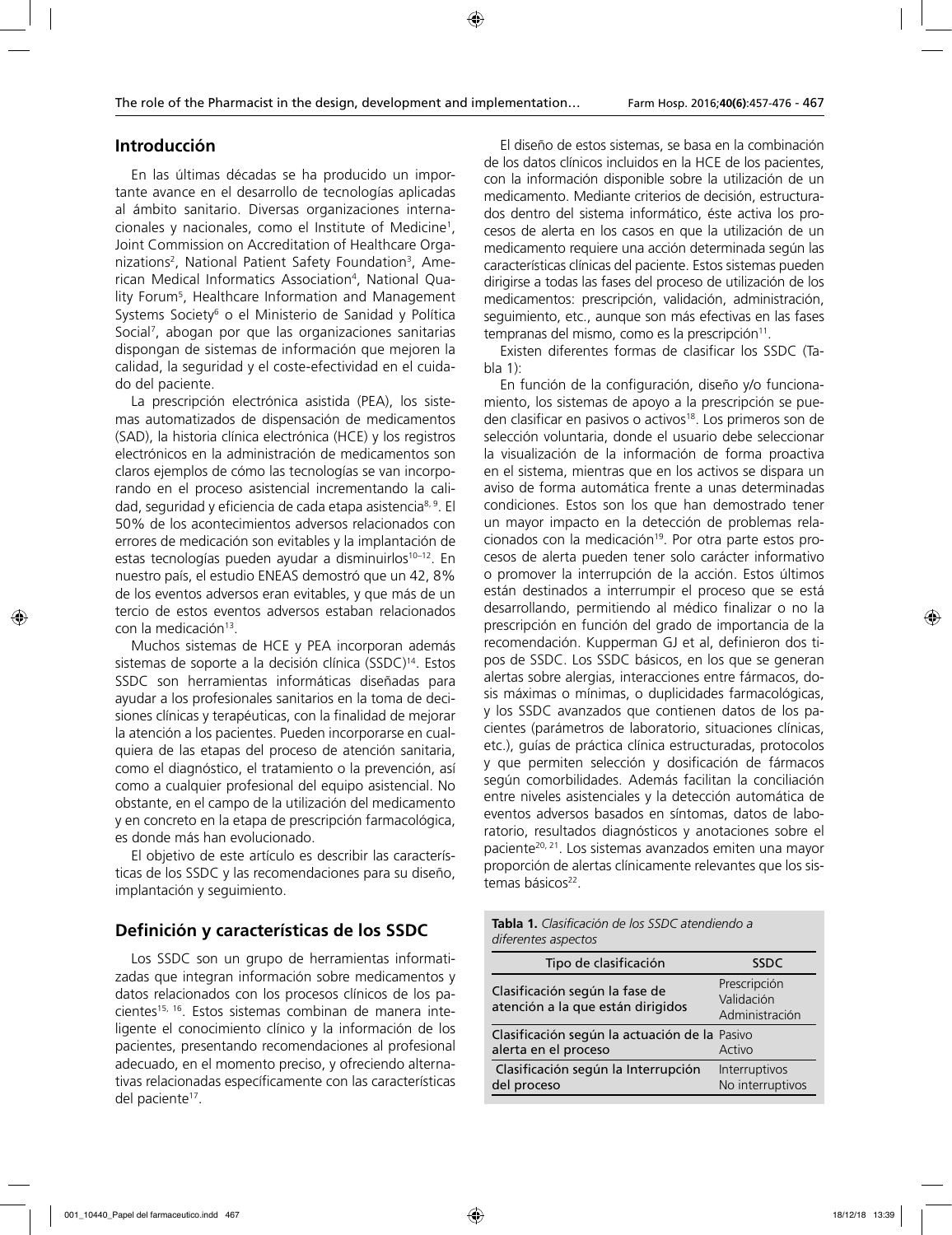# **Impacto de los SSDC en la seguridad del paciente**

La posibilidad de integrar guías de práctica clínica, alertas que indiquen cambios de dosis o sugerencias de pautas más adecuadas en función del estado del paciente, puede llevar a la prevención de errores de medicación y a un aumento en la eficiencia de los tratamientos<sup>20, 23</sup>. Uno de los primeros estudios que demostró la prevención de acontecimientos adversos relacionados con los medicamentos con un programa de alertas informatizado fue desarrollado por Evans et al24. En él, se encontró una reducción significativa de reacciones adversas gracias a la generación de alertas sobre alergias a los fármacos durante su prescripción. En otros estudios más recientes se describen sistemas que han sido perfeccionados con los que se ha observado una disminución en los errores de medicación25, mejora en la adecuación de la prescripción a las condiciones clínicas de los pacientes<sup>26</sup>, disminución de errores en la dosificación de fármacos<sup>27</sup> e incluso disminución de la estancia hospitalaria28. Estudios más específicos muestran cómo la implantación de sistemas de soporte a la decisión clínica puede evitar que el paciente reciba una dosis de un fármaco contraindicada según su función renal<sup>29</sup>; permitir que los pacientes reciban el tratamiento adecuado para la profilaxis del tromboembolismo venoso con heparina30, o que se seleccionen los antibióticos en función de las sensibilidades y resistencias bacterianas $31$ . Estos sistemas también pueden diseñarse para focalizar la atención en poblaciones de mayor riesgo, como pueden ser los pacientes ancianos<sup>32</sup>, pediátricos<sup>33</sup>, pacientes ingresados en unidades de cuidados intensivos<sup>34</sup> o pacientes polimedicados en los que la probabilidad de errores de medicación es mayor<sup>35</sup>.

Durante los últimos años, en estos sistemas, se está incorporando la farmacogenética para incrementar la seguridad en el proceso de prescripción de fármacos de alto riesgo $36$ .

### **Diseño e implantación de SSDC**

La implantación de estos sistemas se inició hace más de 20 años, siendo en Estados Unidos donde más se han desarrollado<sup>37</sup>. Aunque su implantación se propuso como una meta a alcanzar rápidamente, impulsada por las autoridades sanitarias de EEUU, su progreso ha seguido un ritmo lento, debido en parte a la complejidad de su desarrollo<sup>16, 38</sup>. Actualmente, en muchos países se están promoviendo iniciativas para abordar este reto.

En España, la experiencia publicada en la implantación de estos sistemas es menor que en otros países, por ello varios grupos de trabajo de la Sociedad Española de Farmacia Hospitalaria (SEFH) están realizando esfuerzos para incrementar su desarrollo<sup>39, 40</sup>.

De hecho uno de los objetivos de las líneas estratégicas del Grupo 2020 de la SEFH, es que el 80% de los hospitales disponga de un sistema de prescripción electrónica asistida, conectado y/o integrado en la historia clínica, que incluya bases de datos de información de medicamentos para la toma de decisiones clínicas. Según los resultados de la encuesta inicial realizada por este grupo en el año 2010, solamente disponían parcialmente de esta tecnología un 5, 4% de los hospitales encuestados<sup>41</sup>.

Durante los últimos años se han desarrollado diferentes sistemas de soporte a la prescripción y validación farmacéutica en hospitales de nuestro país como son el sistema "HIGEA", implantado en el Hospital Gregorio Marañón (Madrid-España)<sup>42</sup>, o los aplicativos "Check-TheMeds"43 o "AltoMedicamentos"44 disponibles en diferentes hospitales de España, como el hospital Ramón y Cajal de Madrid o el hospital Nacional de Parapléjicos, respectivamente.

### **Claves para el diseño y la implantación de los SSDC**

En el diseño e implementación de los SSDC deben considerarse 3 etapas, que se resumen a continuación en la figura 1:

#### *1. Constituir un equipo de trabajo pluridisciplinar*

La creación de un equipo de trabajo multidisciplinar integrado por diferentes profesionales es imprescindible para el diseño, implantación, mantenimiento y seguimiento de los SSDC. Es importante que este equipo esté formado tanto por los profesionales informáticos que participan en el diseño/creación de estas herramientas, como por los usuarios que las utilizan (médicos, farmacéuticos y el resto de personal sanitario implicado) y que pueden indicar las necesidades a desarrollar. El mantenimiento de las bases de datos que respaldan el sistema debe ser continuo, y la información y las alertas en el sistema deben estar consensuadas por todos los miembros de este equipo<sup>38, 45</sup>.

Este equipo de trabajo ha de estar liderado por el farmacéutico. Sus conocimientos técnicos en sistemas de información aplicados al proceso de utilización de medicamentos y su participación activa con otros profesionales sanitarios y no sanitarios en este contexto, es clave para realizar la selección más adecuada de las tecnologías, estimando el valor y contribución de cada una de ellas en la mejora del proceso de atención sanitaria. El farmacéutico tiene una posición privilegiada para abordar la selección y evaluación de los sistemas que más se ajustan a cada situación, formar parte de los grupos de trabajo de diseño e implantación, ser el interlocutor entre usuarios, diseñadores, programadores y evaluar los resultados de la implantación y el efecto sobre la atención que pueden aportar estos sistemas<sup>9</sup>.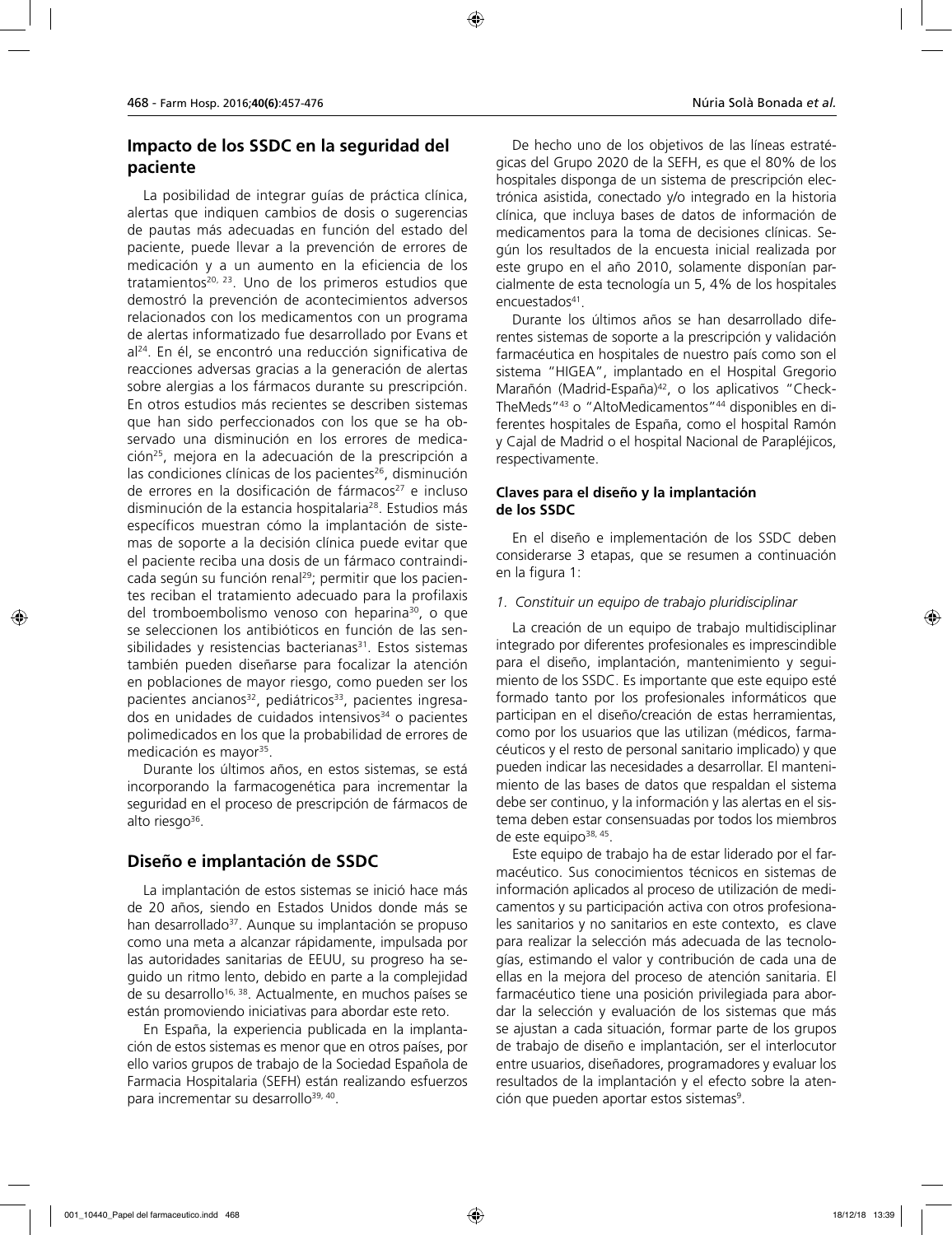

### *2. Definir las características funcionales*

Para poder diseñar e implantar un SSDC es necesario disponer de los siguientes requisitos:

- Prescripción Electrónica Asistida.
- Historia Clínica informatizada.
- Sistema informático capaz de reconocer/interpretar los datos clínicos necesarios para crear los criterios de decisión.

Una vez asegurados estos requisitos, el diseño de los SSDC debe contemplar fundamentalmente 4 parámetros: los datos fuente, los "triggers" o parámetros de alerta, las intervenciones y las alternativas a ofrecer46, 47 (Figura 2).

A modo de ejemplo, los elementos necesarios para implantar un SSDC sobre la dosificación de fármacos en insuficiencia renal, serían<sup>48</sup>:

- Datos fuente: medicamentos que deben ajustarse por función renal, el valor del aclaramiento de creatinina a partir del cual debe ajustarse la dosis de fármaco y la dosis recomendada del fármaco cuando la función renal está alterada.
- Trigger o parámetro de alerta: valor del aclaramiento de creatinina disponible en la analítica más reciente,



**Figura 2.** *Esquema funciona-*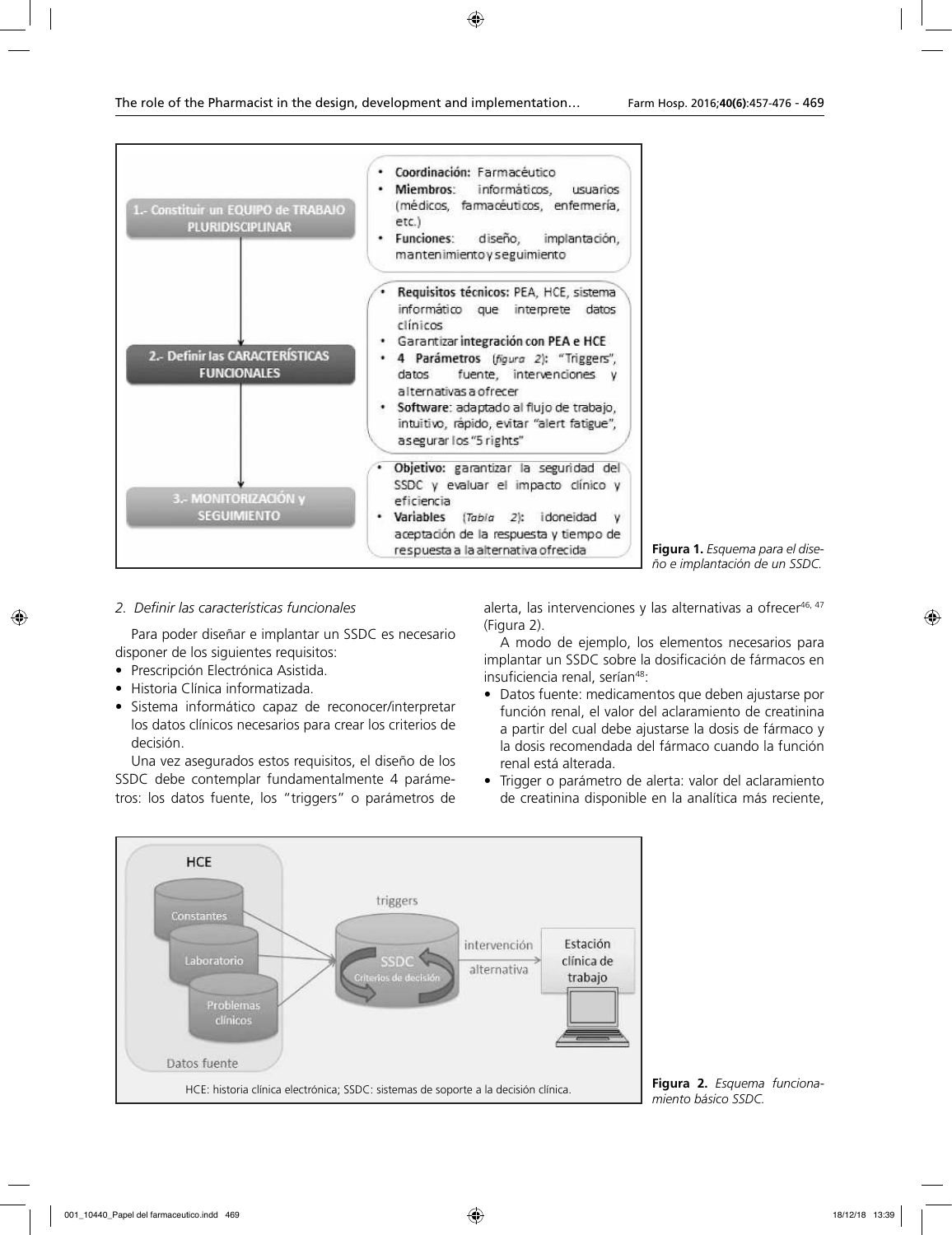correspondiente al episodio de ingreso/atención del paciente.

- Intervención: señal de alerta de que se ha prescrito un fármaco que requiere ajuste de dosis en insuficiencia renal. El método y momento de la intervención es variable y modificable, pudiendo alertar en el momento de selección del fármaco, en el momento de prescribir la dosis o solamente como mensaje informativo.
- Alternativa a ofrecer: informar de la dosis recomendada en función del aclaramiento de creatinina del paciente.

Para que su uso se consolide, el diseño y las características de estos sistemas deben adaptarse de forma adecuada a los sistemas de prescripción existentes en el centro. La implantación de estos sistemas informáticos no puede concebirse como un sistema estático, sino como un sistema complejo y dinámico que debe coordinarse con el proceso de prescripción. El software debe encajar perfectamente dentro del flujo de trabajo del clínico, ser intuitivo y maximizar el ahorro de tiempo en su uso, actuando en tiempo real.

Es imprescindible que el SSDC asegure que se cumplan los "5 rights" o "5 verdades" de los SSDC<sup>49</sup>:

- Información correcta-
- Persona/profesional correcto.
- Formato de la intervención correcto.
- Vía de comunicación correcta.
- Momento correcto en el flujo de trabajo.

Debe tenerse especial precaución en evitar la emisión excesiva de alertas en situaciones clínicas irrelevantes ("alert fatigue" o "fatiga de alertas"), ya que la interrupción continua del flujo de trabajo del prescriptor conduce a una mayor omisión global de las alertas, omitiendo incluso aquellas consideradas más importantes<sup>50, 51</sup>.

### *3. Monitorización y seguimiento del funcionamiento de los SSDC*

El objetivo principal de realizar una monitorización y seguimiento de los SSDC es garantizar la seguridad de estos sistemas. Pero además, la monitorización de todos los aspectos relacionados con la generación de las alertas es esencial para poder evaluar su impacto clínico y su eficiencia. Entre los parámetros a evaluar se encuentra el correcto funcionamiento de la herramienta, la idoneidad en el contexto clínico del paciente, la aceptación de las alternativas propuestas por el sistema o tiempo de respuesta<sup>14</sup>.

En la tabla 2 se presentan una serie de variables que pueden utilizarse como indicadores del correcto funcionamiento de la herramienta y que pueden ayudar a medir la eficiencia de estos sistemas:

### **Dificultades en la implantación**

El diseño e implantación de los SSDC no han evolucionado de la forma esperada debido a la existencia de ciertas barreras o dificultades:

• La **falta de interoperabilidad e integración entre sistemas**, que interfiere en la correcta obtención e interpretación de los datos clínicos para poder ser utilizados. La integración de diferentes sistemas implica que estos trabajen conjuntamente compartiendo los datos, mientras que la interoperabilidad permite que diferentes sistemas interactúen intercambiando datos de diferentes fuentes. De esta manera, el objetivo óptimo es la integración entre sistemas, siendo el más

| <b>Tabla 2.</b> Variables de monitorización para la evaluación de SSDC |                                                                                   |                                                                        |                                                                          |
|------------------------------------------------------------------------|-----------------------------------------------------------------------------------|------------------------------------------------------------------------|--------------------------------------------------------------------------|
|                                                                        | Aspecto a monitorizar                                                             | Medida de evaluación<br>de la alerta                                   | Aproximación de cálculo                                                  |
|                                                                        | Generación de la alerta en el<br>momento necesario.                               | Tasa de alertas en el<br>momento correcto.                             | Alertas generadas en el tiempo<br>correcto / Total Alertas               |
| Idoneidad de la alerta                                                 | Generación de la alerta con la<br>información y datos necesarios.                 | Tasa de alertas con<br>información correcta                            | Alertas con información correcta<br>/ Total alertas                      |
|                                                                        | Alternativas propuestas adecuadas.                                                | Tasa de alertas con<br>alternativa adecuada                            | Alertas con alternativa adecuada<br>/ Total alertas                      |
| Aceptación de la alertas                                               | Omisión de las alertas generadas,<br>por parte del usuario                        | Tasa de omisión                                                        | Alertas omitidas / Alertas<br>generadas                                  |
|                                                                        | Relevancia clínica de las omisiones                                               | Tasa de omisiones con<br>relevancia clínica                            | Alertas omitidas con relevancia<br>$clínica(*)$ / Total alertas omitidas |
|                                                                        | Aceptación de las recomendaciones<br>de la alerta por parte del usuario           | Tasa de aceptación                                                     | Recomendaciones aceptadas /<br>Total alertas                             |
| Tiempo de respuesta                                                    | Tiempo de respuesta hasta la<br>consecución del cambio promovido<br>por la alerta | Tiempo desde que se<br>genera la alerta hasta la<br>respuesta obtenida | Tiempo respuesta – Tiempo<br>generación alerta.                          |

(\*)Alertas omitidas con relevancia clínica, se entienden aquellas alertas que, por ser omitidas, han causado un efecto adverso o un error de medicación grave con consecuencias clínicas para el paciente.

### **Tabla 2.** *Variables de monitorización para la evaluación de SSDC*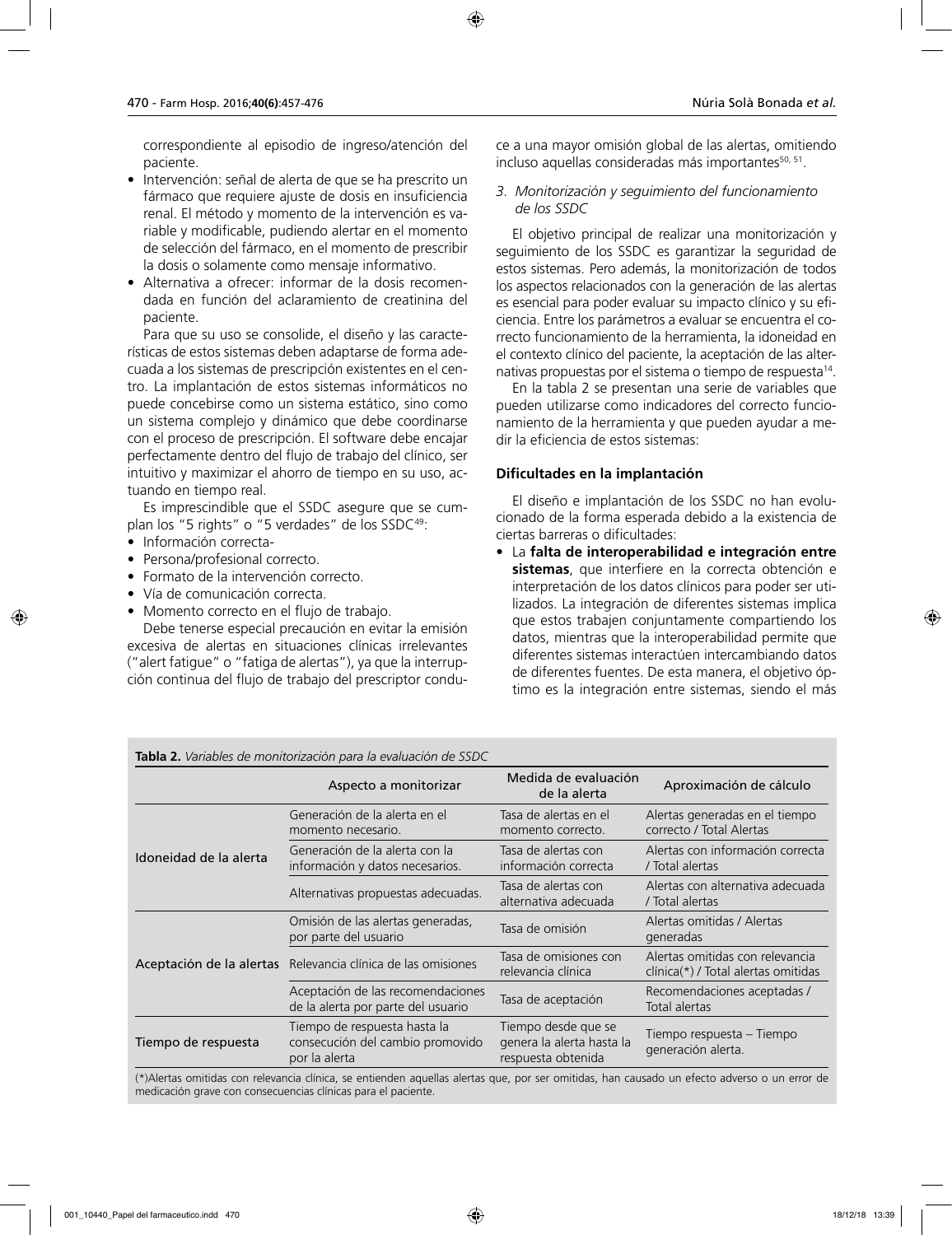dificultoso de conseguir. En algunos casos, conseguir la interoperabilidad de los sistemas es suficiente para la implantación de ciertos SSDC.

- **Dificultad para gestionar la información clínica** procedente de las distintas bases de datos. Esto se debe principalmente a la falta de estandarización de la terminología utilizada, que conlleva, en ocasiones, a la obtención de datos desde texto libre o lenguaje natural dificultando el procesamiento de la información de los pacientes para alertar de forma adecuada.
- El **mantenimiento y actualización** constante de la información, con cambios requeridos según la utilización y evaluación de las alertas.
- El **coste elevado** de implantación y mantenimiento.
- **Evidencia disponible insuficiente**. La mayor parte de las experiencias publicadas se basan en evaluaciones de un único centro que ha desarrollado e implantado internamente un SSDC. Esto, unido a la heterogeneidad de los estudios en cuanto a metodología, variables estudiadas, etc., hace que los datos disponibles no sean suficientes para asegurar que la utilidad de estos sistemas sea extrapolable a otros centros<sup>52</sup>.
- Posibilidad de **provocar consecuencias negativas en la seguridad** de los pacientes. La evaluación de la implantación de los SSDC no siempre ha demostrado una mejora en los resultados en salud. Aunque el sistema está diseñado para evitar errores, una vez implantado, puede inducir consecuencias inesperadas durante su utilización, e incluso afectar directamente a la seguridad de los pacientes, generando nuevos tipos de errores<sup>53, 54</sup>. Un estudio realizado por Strom et al., en el que se implantó un sistema de alertas para reducir la administración concomitante de warfarina junto a cotrimoxazol y evitar así la interacción, tuvo que ser suspendido prematuramente porque esta intervención provocó una demora en el tratamiento de 4 pacientes que fue considerada inaceptable por los clínicos evaluadores<sup>55</sup>.
- Una de las causas principales de los efectos no deseados de los SSDC es la omisión de las alertas. Existen estudios que describen omisiones de entre un 49-

96% de los casos<sup>17</sup>. Las principales razones por las que hay una baja respuesta por parte de los clínicos a las alertas automáticas son la gran cantidad de alertas de baja relevancia ("fatiga de alertas") y el diseño pobre de las mismas. Los clínicos tienden a obviar las alertas por la falta de especificidad de las mismas y porque creen que falta el conocimiento clínico adicional de la situación clínica dentro del contexto del paciente<sup>19,</sup>.

# **Futuro del desarrollo de los SSDC**

En el futuro, los esfuerzos deben ir encaminados a buscar soluciones a estas barreras que dificultan el desarrollo de los SSDC.

En este sentido, actualmente se dispone de nuevos avances tecnológicos en sistemas de salud, que pueden ayudar a mejorar algunas de las dificultades encontradas y que resumen en la tabla 3.

### *1. Interoperabilidad e integración*

Un obstáculo hasta ahora difícil de superar es la interoperabilidad e integración entre sistemas informáticos. El intercambio de información clínica es básico para obtener unos sistemas sólidos de ayuda a la prescripción. Por este motivo existen organizaciones mundiales, como **HL7**, centradas en desarrollar estándares globales para facilitar el intercambio electrónico de información. Esta organización, que cuenta con la participación de más de 50 países, tiene como objetivo proveer estándares para el intercambio de información clínica, asistencial, administrativa y logística entre los diferentes sistemas de salud<sup>56</sup>. HL7Spain, la organización que representa nuestro país en el ámbito internacional, regula y adapta los estándares mundiales al ámbito nacional y promociona el uso de esta estandarización. Entre los trabajos realizados destacan la "Guía de Implementación en Farmacia", donde se detalla un modelo de datos para el intercambio de información entre los distintos sistemas implicados en la prescripción, dispensación y administración de los fár-

| Dificultad/Barrera                                                  | Solución                           | <b>Herramientas</b>                                                                                |
|---------------------------------------------------------------------|------------------------------------|----------------------------------------------------------------------------------------------------|
|                                                                     |                                    | HL7 (Health Level Seven)                                                                           |
| Falta de adaptación y comunicación entre sistemas Interoperabilidad |                                    | Snomed CT                                                                                          |
|                                                                     |                                    | Dispositivos móviles                                                                               |
| Gestión de la información clínica                                   | Sistemas inteligentes              | Ontologías                                                                                         |
|                                                                     |                                    | Procesamiento de Lenguaje Natural (PLN)                                                            |
| Consecuencias negativas en la seguridad/fatiga de<br>alertas        |                                    | Monitorización y seguimiento del funcionamiento<br>de los SSDC (indicadores, evaluación, feedback) |
|                                                                     | Difundir/compartir<br>experiencias | <b>Publicaciones</b>                                                                               |
| Evidencia disponible insuficiente                                   |                                    | Grupos de trabajo                                                                                  |

**Tabla 3.** *Soluciones para disminuir las dificultades de la implantación y desarrollo de los SSDC*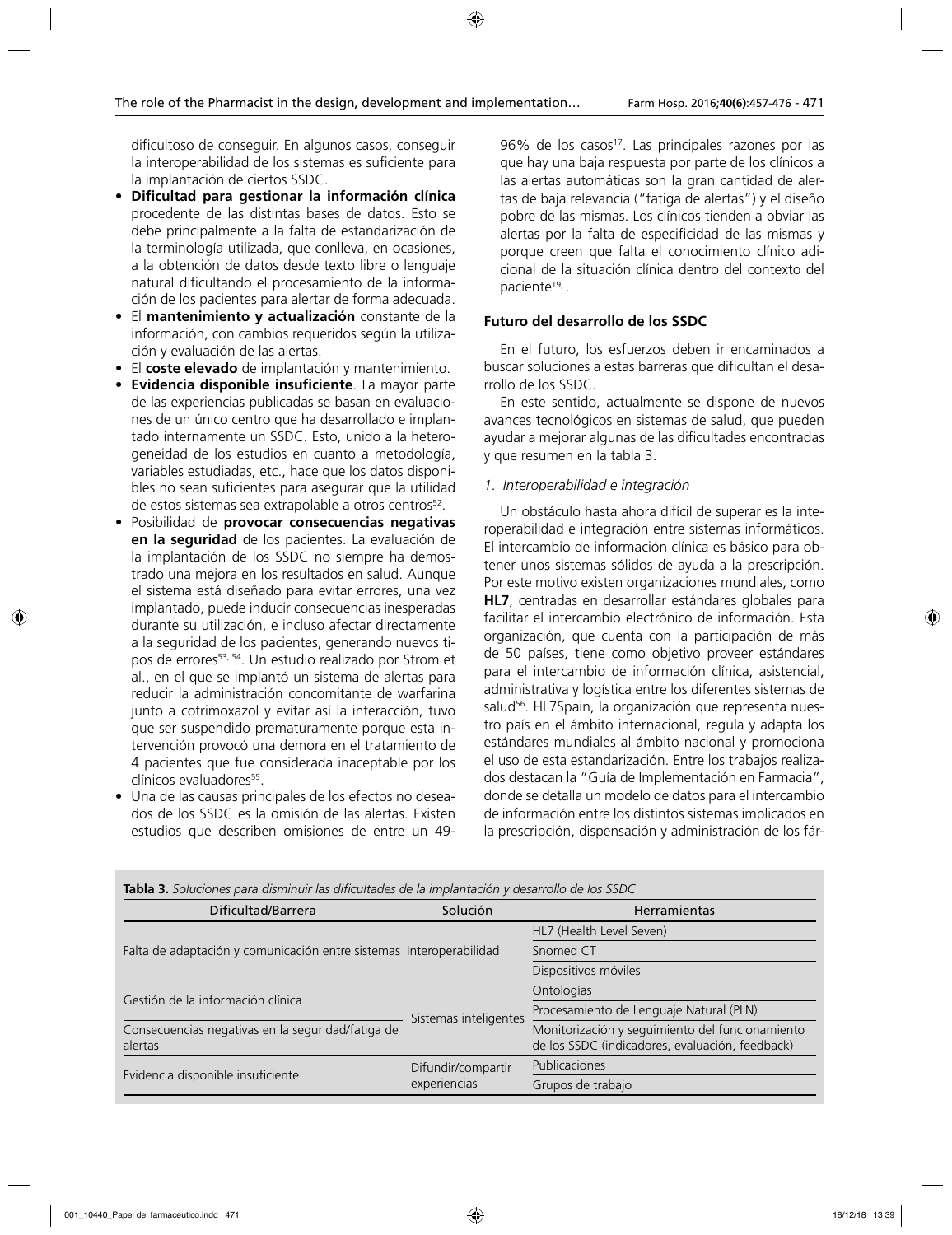macos, o su participación en un documento de estandarización para la implantación de la receta electrónica<sup>57</sup>.

Otra guía de recomendaciones sobre la normalización de los elementos de los sistemas de información clínica es "The Microsoft Health Common User Interface"(MSCUI)58. Esta guía desarrollada por Microsoft con colaboración de la Joint Comission, se basa en una serie de principios de seguridad y recomendaciones sobre normalización para que los profesionales de la salud puedan intercambiar información entre distintas aplicaciones, aumentando la eficacia de la información clínica y la mejora de la seguridad del paciente.

Otra estrategia para resolver al problema de la interoperabilidad, es la utilización de una terminología común en todos los sistemas. Un ejemplo es **SNOMED CT** (Systematized Nomenclature of Medicine – Clinical Terms), una terminología clínica internacional, que contiene más de 300.000 conceptos y más de 700.000 descripciones organizados en jerarquías y relacionados entre sí. Estos conceptos están dotados de un código numérico que permite que sistemas informáticos, que no fueron diseñados para ello, reciban e integren información procedente de otros sistemas de forma comprensible, respetando el significado original, sin necesidad de intervención humana. SNOMED CT, desarrollado por la IHTSDO (International Health Terminology Standards Development Organisation)<sup>59</sup>, se está utilizando en más de 50 países de todo el mundo. La IHTSDO también trabaja conjuntamente con la OMS y con HL7 para codificar sus estándares con esta terminología<sup>60</sup>. En España, SNOMED CT se utiliza ya en numerosos proyectos de normalización para sistemas de información clínica<sup>61, 62</sup> y se puede emplear para codificar la medicación disponible y así disponer de un código de enlace entre las diferentes bases de datos de medicamentos<sup>63</sup>.

Utilizando estas estrategias podemos dotar a los SSDC de un acceso más eficaz a la información clínica necesaria para una atención de mayor calidad e incluso contribuir a disminuir los costes asociados a la implantación de estos sistemas.

Los "Smartphones" y las "tablets" se están posicionando como nuevos dispositivos de hardware que pueden intervenir en el proceso de atención clínica. Estos dispositivos proporcionan información de manera personalizada e instantánea y ofrecen una comunicación rápida entre usuarios. Durante los últimos años se ha observado un aumento en la utilización de aplicaciones focalizadas a proporcionar ayudas en la atención clínica: calculadoras clínicas, guías de utilización/información de fármacos, interacciones, diagnóstico, etc<sup>64, 65</sup>. La conectividad de estas aplicaciones con los datos clínicos, podría incrementar su rentabilidad, permitiendo un acceso automático a los datos necesarios y a los sistemas de alerta, proporcionando un punto extra de atención a pie de cama. No obstante, se debe seguir un proceso de regulación y encriptación exhaustivo para garantizar la seguridad de los datos introducidos, tanto personales como de pacientes, asegurando una *interface* segura entre los distintos sistemas operativos<sup>66</sup>.

#### *2 Sistemas inteligentes para la gestión de la información clínica*

La complejidad de la información clínica que contempla el sistema sanitario, su variabilidad a lo largo del tiempo y la gran heterogeneidad de datos que contiene, hace difícil su formalización y representación en modelos informáticos precisos. No obstante, actualmente están apareciendo nuevas herramientas inteligentes que permiten mejorar la gestión de este tipo de datos y diseñar sistemas dinámicos y continuos con capacidad de aprender de sí mismos.

Las **ontologías** aparecen como una vía para resolver este problema67. Una ontología es una estructura de conocimiento donde se representan un conjunto de conceptos y las relaciones semánticas entre ellos de manera formal. Las ontologías se estructuran de forma explícita y representan el conocimiento en un formato legible por las máquinas, que los humanos somos capaces de entender. La utilización de ontologías está aumentando rápidamente en el ámbito de la biomedicina, permitiendo crear bases de datos con conocimiento y relaciones entre términos biomédicos que pueden ayudar a optimizar los SSDC. En la práctica clínica existen diferentes ejemplos como el sistema de ayuda para la prescripción de terapia antibiótica de Bright et al. en el que se utiliza una ontología que se nutre de datos del paciente, sensibilidades y resistencias para proporcionar la terapia antibiótica más adecuada en cada caso<sup>31</sup>. También se están utilizando para mejorar los sistemas que alertan de interacciones farmacológicas en pacientes con polifarmacia68, para crear bases de datos de efectos adversos o incluso para crear herramientas para la conciliación de la medicación<sup>69, 70</sup>. Estas herramientas proporcionan una mejora en la utilización de los sistemas informáticos y las bases de datos para tener una información más robusta, mejor relacionada y proporcionar datos más fiables en el proceso de atención al paciente.

Otra herramienta que puede contribuir a obtener información clínica necesaria para optimizar el uso de los SSDC, es el **procesamiento de lenguaje natural (PLN).** Muchos de los datos incluidos en las historias clínicas se encuentran expresados mediante procesadores de texto y no están codificados, de manera que es difícil que los SSDC que disponemos hasta ahora sean capaces de incorporar la información incluida en ellos. Las herramientas de PLN permiten extraer de forma automática los elementos de información de fuentes que no están diseñadas para que sean extraíbles informáticamente, estructurándolos de forma codificada, y entendibles para los sistemas informáticos. Con resultados prometedores, se han empezado a utilizar estas herramientas para hacer bases de datos de medicamentos relaciona-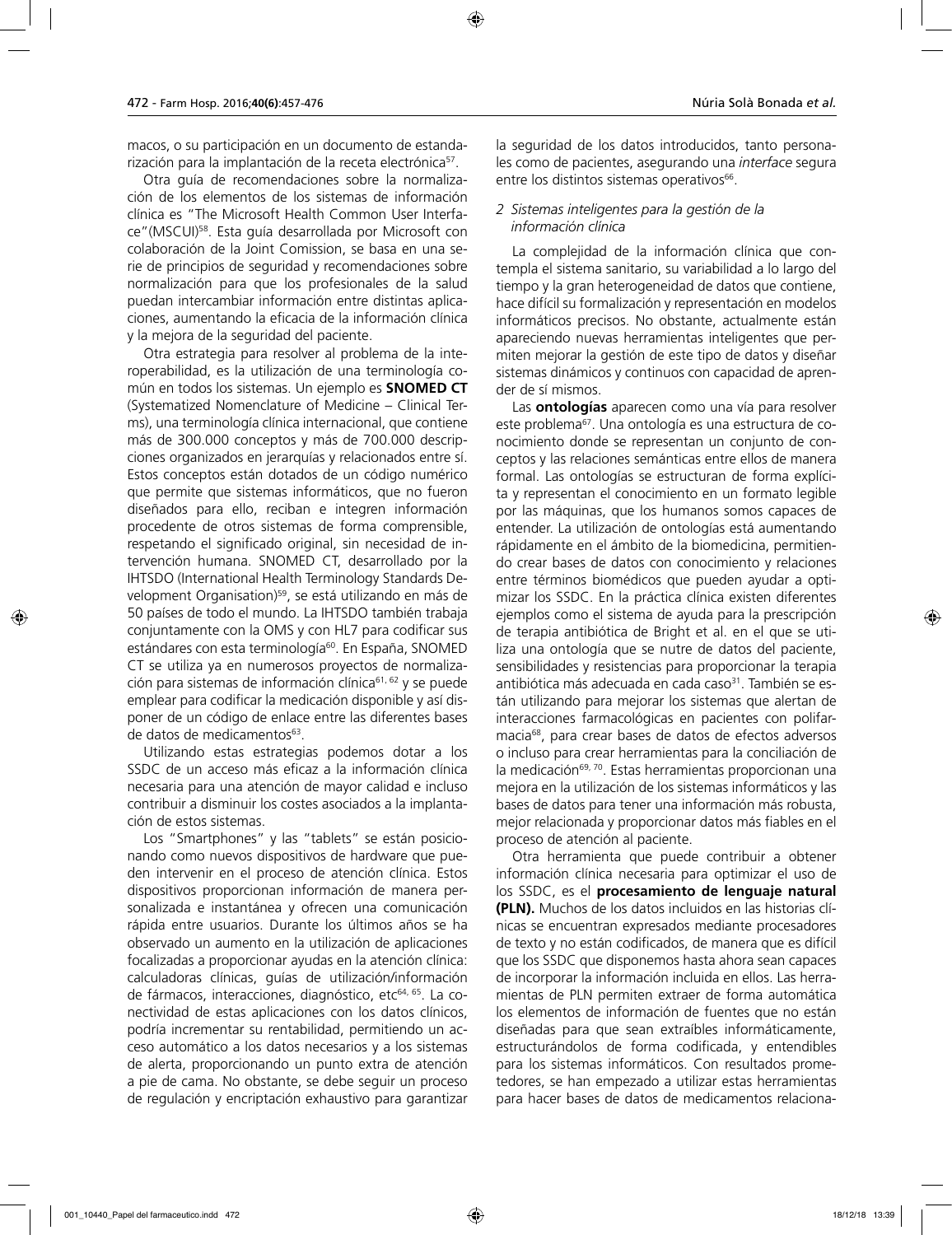dos con sus indicaciones a partir de diferentes fuentes de información<sup>71, 72</sup>. La relación entre los problemas de salud de los pacientes y los fármacos en la historia clínica electrónica se puede emplear para mejorar la calidad de la información y disminuir los errores de medicación relacionados con la indicación de dichos fármacos. Estas herramientas podrían utilizarse para dotar a los SSDC de una mayor especificidad en el momento de alertar, ya que serían capaces de obtener la información clínica necesaria para asegurar la correcta utilización de un fármaco.

La incorporación de estas nuevas aplicaciones informáticas nos puede permitir crear sistemas más robustos, que nos ayuden realmente a monitorizar los parámetros clínicos de los pacientes, con la información necesaria, alertando solamente en aquellos casos en los que la seguridad del paciente se vea comprometida, aportando un tratamiento lo más individualizado posible y evitando la fatiga de alertas. Además, los sistemas inteligentes que se alimentan de la información de forma automática permiten que el mantenimiento sea más eficiente, con menor necesidad de actualizaciones y disminución de errores de información. La figura 3 muestra un ejemplo de la interrelación entre las diferentes herramientas disponibles de ayuda a la prescripción y la estación clínica de trabajo.

#### *3. Difusión del conocimiento sobre SSDC*

La **publicación** de los resultados del seguimiento y evaluación del funcionamiento de estas herramientas puede ayudar a optimizar su implantación. La difusión pública de estos resultados, tanto entre los propios usuarios de la herramienta como para el conocimiento científico general, es indispensable para promover y mejorar el desarrollo de estos sistemas. Las sociedades científicas y los **grupos de trabajo** especializados en nuevas tecnologías tienen un papel crucial en esta transmisión de conocimiento.

### **Conclusiones**

La experiencia publicada hasta ahora avala la utilidad de los SSDC como herramientas competentes en el marco de seguridad del paciente. No obstante, para conse-



**Figura 3.** *Integración de las diferentes herramientas de ayuda a la prescripción.*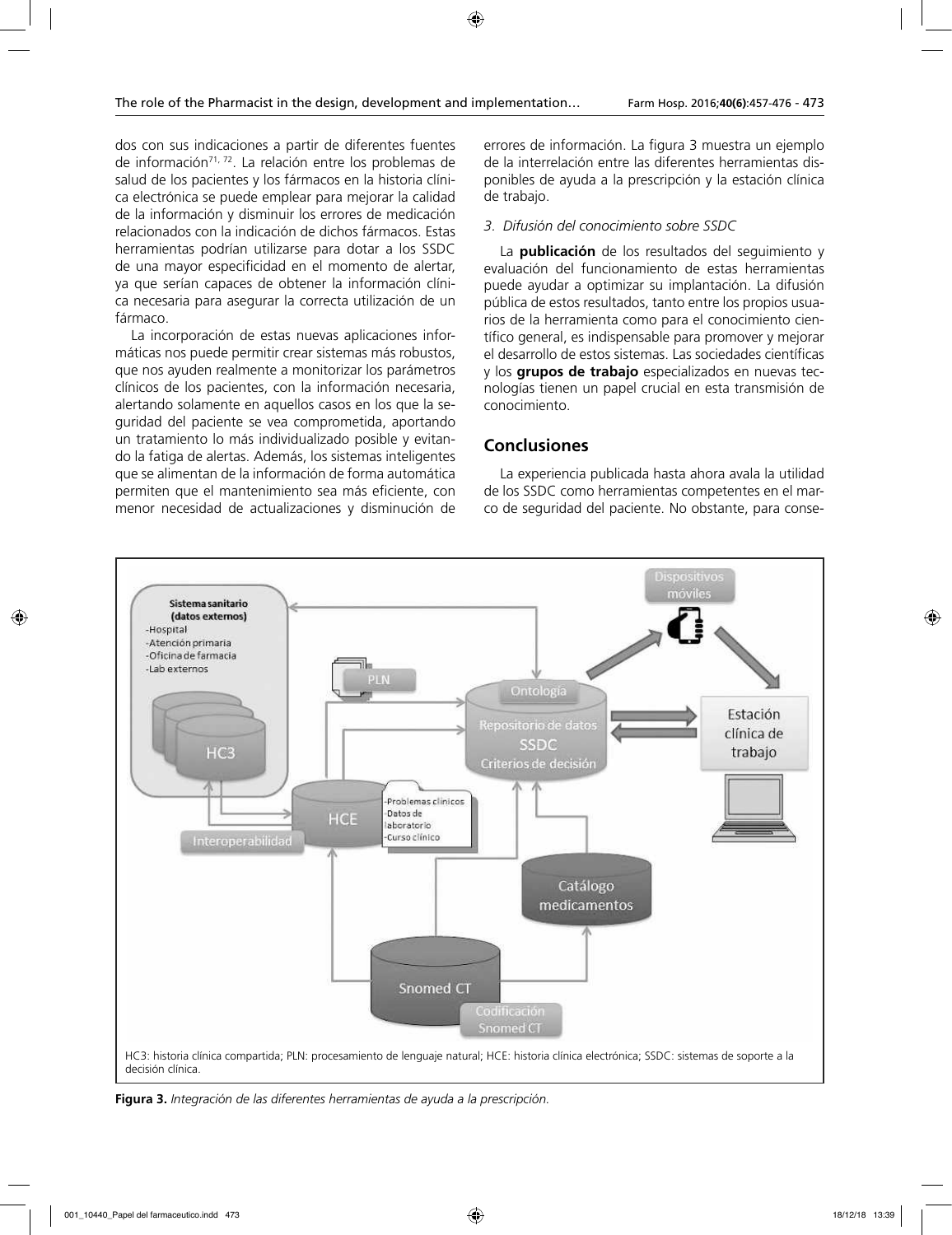guir una implantación eficiente de estos sistemas es primordial focalizar los esfuerzos en sobrepasar las barreras que dificultan el uso extendido de estas herramientas, compartir el conocimiento y experiencias realizadas en los centros y realizar estudios para evaluar el efecto de los SSDC sobre resultados clínicos, carga de trabajo y eficiencia del proceso, satisfacción del paciente y usuarios.

El diseño de los SSDC debe estar adaptado al contexto y entorno en el que se van a utilizar. Es imprescindible tener en cuenta el flujo de trabajo de los profesionales y evitar la fatiga de alertas. Una correcta monitorización de todo el proceso, evaluando variables de utilización y respuesta, puede ayudar a una implantación más ágil y competente y con un elevado nivel de adherencia.

La incorporación de nuevas tecnologías y sistemas inteligentes dotan a estos sistemas de información más fiable y concisa, lo cual puede aumentar la eficiencia de estas herramientas. Existen actualmente diferentes SSDC desarrollados, pero con gran heterogeneidad entre ellos. Una vez solventado el problema de la interoperabilidad entre sistemas y aprovechando los patrones comunes de exportabilidad, debemos ser capaces de utilizar y evaluar los SSDC a nivel multicéntrico, dotando a los estudios de evaluación de una mayor robustez y pudiendo ser extrapolables a otros centros.

La creación de un grupo pluridisciplinar dentro de las entidades y centros sanitarios es un elemento fundamental para abordar la implantación de estas nuevas tecnologías. El farmacéutico debe adoptar un papel destacado en el proceso de desarrollo e implantación de los SSDC. Su conocimiento sobre fármacos y su utilización, y el hecho de que el farmacéutico lidera los programas de seguridad en el uso de medicamentos y, en muchas ocasiones, la gestión de los sistemas de calidad del hospital, le proporciona los conocimientos necesarios para asumir el liderazgo en esta nueva línea de trabajo.

### **Financiación**

Artículo sin financiación.

### **Conflicto de intereses**

Los autores declaran no tener ningún conflicto de interés en la redacción de este artículo.

### **Agradecimientos**

Agradecemos sinceramente la colaboración del grupo TECNO en la realización del artículo por todos los comentarios y aportaciones.

# **Bibliografía**

1. Aspden P, Corrigan JM, Wolcott J, Erickson SM, editors. Patient safety: achieving a new standard for care. Institute of Medicine. National Academy Press (Washington DC); 2004.

- 2. JointComission on Accreditation of Healthcare Organization [internet]. National patient safety goals. [acceso 12 septiembre 2014] Dispoinible en: [http://www.jointcommission.org/standards\_information/npsgs.aspx./]
- 3. National Patients Safety Foundation [internet]. [acceso 14 septiembre 2014]. Disponible en [ http://www.npsf.org].
- 4. American Medical Informatics Association [internet] [acceso 14 septiembre 2014] Disponible en: [http://www.amia.org].
- 5. National Quality Forum [internet]. [acceso 14 septiembre 2014] Disponible en: [http://www.nqf.org].
- 6. Healthcare Information and Management Systems Society [internet] [acceso 14 septiembre 2014] Disponible en: [www.himss.org].
- 7. Plan Nacional de Calidad. Ministerio de Sanidad y Política Social. [internet].[acceso 13 enero 2009]. Disponible en: [http://www. msps.es/organizacion/sns/planCalidadSNS/tic00.htm]
- 8. Bermejo Vicedo T, Perez Menendez Conde C, Alvarez A, Condina C, TECNO G. et al. The application of new technologies to hospital pharmacy in Spain. Farm Hosp. 2007;31(1):17-22.
- 9. Bermejo Vicedo T, TECNO G. Role of the hospital pharmacist in new health care technologies. Farm Hosp. Spain; 2010;34(2):56–8.
- 10. Bates DW, Spell N, Cullen DJ, Burdick E, Laird N, Petersen LA, et al. The costs of adverse drug events in hospitalized patients. Adverse Drug Events Prevention Study Group. JAMA; 1997;277(4):307–11.
- 11. Bates DW, Cullen DJ, Laird N, Petersen LA, Small SD, Servi D, et al. Incidence of adverse drug events and potential adverse drug events. Implications for prevention. ADE Prevention Study Group. JAMA; 1995;274(1):29–34.
- 12. Bobb A, Gleason K, Husch M, Feinglass J, Yarnold PR, Noskin GA. The epidemiology of prescribing errors: the potential impact of computerized prescriber order entry. Arch Intern Med; 2004;164(7):785–92.
- 13. Aranaz-Andrés JM, Aibar-Remón C, Vitaller-Murillo J, Ruiz-López P, Limón-Ramírez R, Terol-García E. Incidence of adverse events related to health care in Spain: results of the Spanish National Study of Adverse Events. J Epidemiol Community Health. 2008;62(12):1022–9.
- 14. McCoy AB, Waitman LR, Lewis JB, Wright J a, Choma DP, Miller R a, et al. A framework for evaluating the appropriateness of clinical decision support alerts and responses. J Am Med Inform Assoc. 2012;19(3):346–52.
- 15. Kaushal R, Shojania KG, Bates DW. Effects of computerized physician order entry and clinical decision support systems on medication safety: a systematic review. Arch Intern Med. 2003;163(12):1409–16.
- 16. Agrawal A. Medication errors: prevention using information technology systems. Br J Clin Pharmacol. 2009;67(6):681–6.
- 17. Bright TJ, Wong A, Dhurjati R, Bristow E, Bastian L, Coeytaux RR, et al. Effect of clinical decision-support systems: a systematic review. Ann Intern Med. 2012;157(1):29–43.
- 18. Chaffee BW, Zimmerman CR. Developing and implementing clinical decision support for use in a computerized prescriber-order-entry system. Am J Health Syst Pharm. 2010;67(5):391–400.
- 19. Tamblyn R, Huang A, Taylor L, Kawasumi Y, Bartlett G, Grad R, et al. A randomized trial of the effectiveness of on-demand versus computer-triggered drug decision support in primary care. J Am Med Inform Assoc. 2008;15(4):430–8.
- 20. Kuperman GJ, Bobb A, Payne TH, Avery AJ, Gandhi TK, Burns G, et al. Medication-related clinical decision support in computerized provider order entry systems: a review. J Am Med Inform Assoc. 2007;14(1):29–40.
- 21. Siska MH, Tribble DA. Opportunities and challenges related to technology in supporting optimal pharmacy practice models in hospitals and health systems. Am J Health Syst Pharm. 2011;68(12):1116–26.
- 22. Eppenga WL, Derijks HJ, Conemans JM, Hermens WA, Wensing M, De Smet PA. Comparison of a basic and an advanced pharmacotherapy-related clinical decision support system in a hos-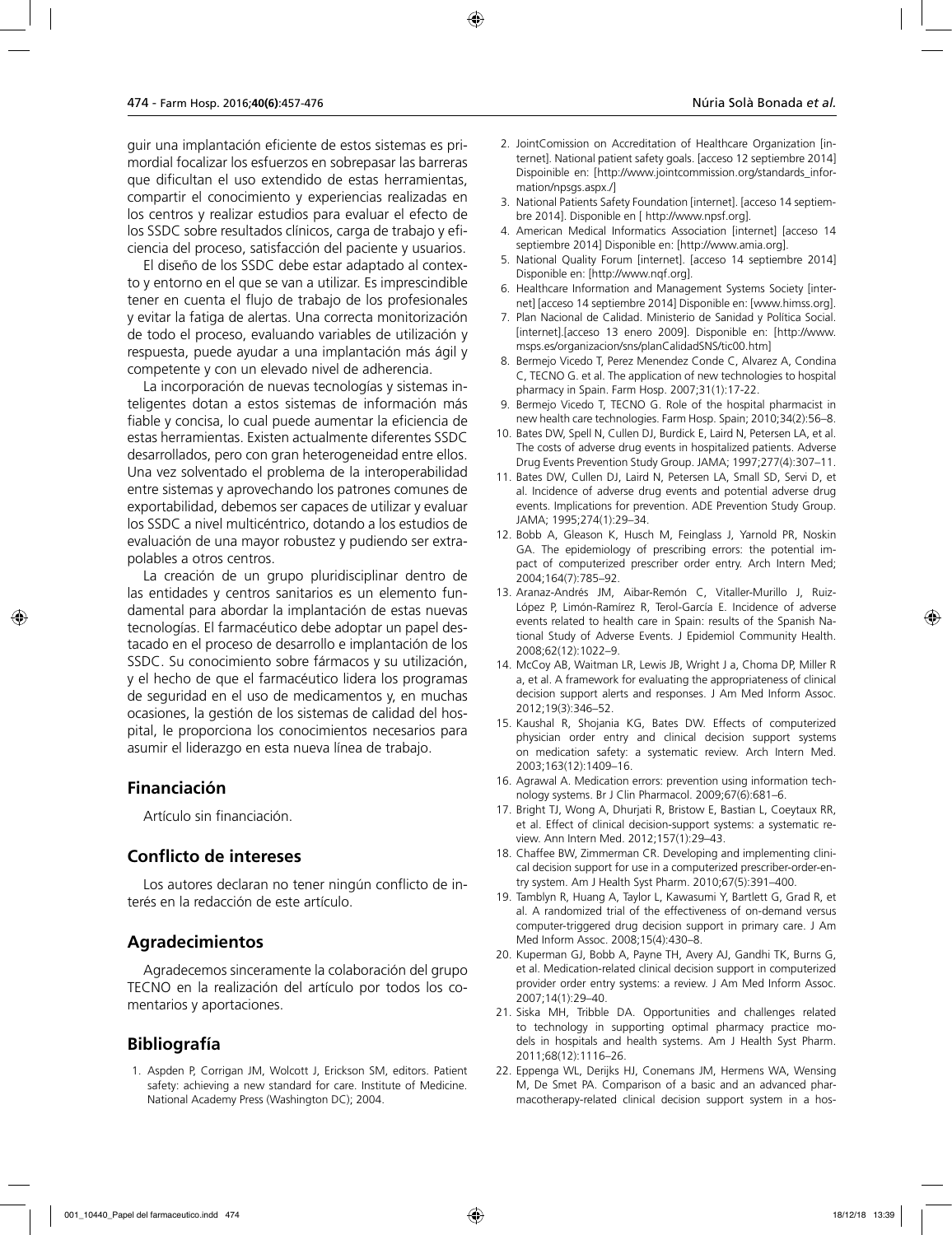pital care setting in the Netherlands. J Am Med Inform Assoc. 2012;19(1):66–71.

- 23. Otero-Lopez MJ, Dominguez Gil A. Acontecimientos adversos por medicamentos: Una patología emergente. Farm Hosp. 2000;24(4):258-66.
- 24. Evans RS, Pestotnik SL, Classen DC, Horn SD, Bass SB, Burke JP. Preventing adverse drug events in hospitalized patients. Ann Pharmacother. 1994;28(4):523–7.
- 25. Bates DW, Gawande AA. Improving safety with information technology. N Engl J Med. 2003;348(25):2526–34.
- 26. Schedlbauer A, Prasad V, Mulvaney C, Phansalkar S, Stanton W, Bates DW, et al. What evidence supports the use of computerized alerts and prompts to improve clinicians' prescribing behavior? J Am Med Inform Assoc. 2009;16(4):531–8.
- 27. Durieux P, Trinquart L, Colombet I, Nies J, Walton R, Rajeswaran A, et al. Computerized advice on drug dosage to improve prescribing practice. Cochrane Database Syst Rev. 2008;(3)(3):CD002894.
- 28. Garg AX, Adhikari NK, McDonald H, Rosas-Arellano MP, Devereaux PJ, Beyene J, et al. Effects of computerized clinical decision support systems on practitioner performance and patient outcomes: a systematic review. JAMA. 2005;293(10):1223–38.
- 29. Field TS, Rochon P, Lee M, Gavendo L, Baril JL, Gurwitz JH. Computerized clinical decision support during medication ordering for long-term care residents with renal insufficiency. J Am Med Inform Assoc. 2009;16(4):480–5.
- 30. Galanter WL, Thambi M, Rosencranz H, Shah B, Falck S, Lin FJ, et al. Effects of clinical decision support on venous thromboembolism risk assessment, prophylaxis, and prevention at a university teaching hospital. Am J Health Syst Pharm. 2010;67(15):1265– 73.
- 31. Bright TJ, Yoko Furuya E, Kuperman GJ, Cimino JJ, Bakken S. Development and evaluation of an ontology for guiding appropriate antibiotic prescribing. J Biomed Inform. 2012;45(1):120–8.
- 32. Van der Linden CMJ, Jansen PAF, van Marum RJ, Grouls RJE, Egberts TCG, Korsten EHM. An electronic system to document reasons for medication discontinuation and to flag unwanted represcriptions in geriatric patients. Drugs Aging. 2012;29(12):957–62.
- 33. Upperman JS, Staley P, Friend K, Neches W, Kazimer D, Benes J, et al. The impact of hospitalwide computerized physician order entry on medical errors in a pediatric hospital. J Pediatr Surg. 2005;40(1):57–9.
- 34. Colpaert K, Claus B, Somers A, Vandewoude K, Robays H, Decruyenaere J. Impact of computerized physician order entry on medication prescription errors in the intensive care unit: a controlled cross-sectional trial. Crit Care. 2006;10(1):R21.
- 35. Clyne B, Bradley MC, Hughes C, Fahey T, Lapane KL. Electronic prescribing and other forms of technology to reduce inappropriate medication use and polypharmacy in older people: a review of current evidence. Clin Geriatr Med. 2012;28(2):301–22.
- 36. Bell GC, Crews KR, Wilkinson MR, Haidar CE, Hicks JK, Baker DK, et al. Development and use of active clinical decision support for preemptive pharmacogenomics. J Am Med Inform Assoc. 2014;21(e1):e93-9.
- 37. Ozdas A, Miller RA. Care provider order entry (CPOE): a perspective on factors leading to success or to failure. Yearb Med Inform. 2007;128–37.
- 38. Sittig DF, Wright A, Osheroff JA, Middleton B, Teich JM, Ash JS, et al. Grand challenges in clinical decision support. J Biomed Inform. 2008;41(2):387–92.
- 39. Sociedad Española de Farmacia Hospitalaria. Grupo Tecno. [Internet] [acceso 10 marzo 2015] Disponible en: [http://gruposdetrabajo.sefh.es/tecno/index.php]
- 40. Sociedad Española de Farmacia Hospitalaria. Grupo 2020.[Internet] [acceso 10 marzo 2015] Disponible en [http://gruposdetrabajo.sefh.es/2020]
- 41. Lineas estratégicas y objetivos 2020. Sociedad Española de Farmacia Hospitalaria. Grupo 2020. [internet] [acceso 10 marzo 2015]

Disponible en: [http://gruposdetrabajo.sefh.es/sefh/images/stories/ documentos/archivos/objetivos\_lineas\_estrategicas\_pdf]

- 42. HIGEA CDS. [internet] [acceso 20 abril 2016]. Disponible en:[http://static.athento.com/site\_media/descargas/Product\_Sheet\_Gestion\_de\_alertas\_Sanitarias\_HIGEA.pdf]
- 43. CheckTheMeds. [internet] [acceso 20 abril 2016]. Disponible en: [https://www.checkthemeds.com/]
- 44. Alto Medicamentos. [Internet] [acceso 20 abril 2016]. Disponible en [https://www.altomedicamentos.es/]
- 45. Bates DW, Kuperman GJ, Wang S, Gandhi T, Kittler A, Volk L, et al. Ten commandments for effective clinical decision support: making the practice of evidence-based medicine a reality. J Am Med Inform Assoc. 2003;10(6):523–30.
- 46. Wright A, Sittig DF, Ash JS, Sharma S, Pang JE, Middleton B. Clinical decision support capabilities of commercially-available clinical information systems. J Am Med Inform Assoc. 2009;16(5):637–44.
- 47. Wright A, Goldberg H, Hongsermeier T, Middleton B. A description and functional taxonomy of rule-based decision support content at a large integrated delivery network. J Am Med Inform Assoc. 2007;14(4):489–96.
- 48. Valls Montal C, Solà Bonada N, Basagaña Colomer G, Gómez Martí P, Caro Gómez S, Codina Jané C. Implantación de un sistema de ayuda a la prescripción para el ajuste posológico de fármacos en insuficiencia renal. Libro de Comunicaciones. p. 110. 57 congreso Nacional SEFH. 2-5 oct 2012. Bilbao. Disponible en: [http://www. sefh.es/sefhpublicaciones/documentos/57-congreso/Congreso-SE-FH-comunicaciones-2012.pdf]
- 49. Osheroff JA. Improving medication use and outcomes with clinical decision support: a step-by-step guide. The Healthcare Information and Management Systems Society, editor. Chicago, IL. 2009. p. 60.
- 50. Judge J, Field TS, DeFlorio M, Laprino J, Auger J, Rochon P, et al. Prescribers' responses to alerts during medication ordering in the long term care setting. J Am Med Inform Assoc. 2006;13(4):385– 90.
- 51. Van der Sijs H, Mulder A, van Gelder T, Aarts J, Berg M, Vulto A. Drug safety alert generation and overriding in a large Dutch university medical centre. Pharmacoepidemiol Drug Saf. 2009;18(10):941–7.
- 52. Chaudhry B, Wang J, Wu S, Maglione M, Mojica W, Roth E, et al. Systematic review: impact of health information technology on quality, efficiency, and costs of medical care. Ann Intern Med. 2006;144(10):742–52.
- 53. Koppel R, Metlay JP, Cohen A, Abaluck B, Localio AR, Kimmel SE, et al. Role of computerized physician order entry systems in facilitating medication errors. JAMA. 2005;293(10):1197–203.
- 54. Ash JS, Berg M, Coiera E. Some unintended consequences of information technology in health care: the nature of patient care information system-related errors. J Am Med Inform Assoc. 2004;11(2):104–12.
- 55. Strom BL, Schinnar R, Aberra F, Bilker W, Hennessy S, Leonard CE, et al. Unintended effects of a computerized physician order entry nearly hard-stop alert to prevent a drug interaction: a randomized controlled trial. Arch Intern Med. 2010;170(17):1578–83.
- 56. HL7 Spain [Internet][acceso 15 febrero 2014]. Disponible en: [http://hl7spain.org/]
- 57. HL7Spain Subcomité Técnico Farmacia. Guía de Implementación Farmacia.[internet] 2007.[acceso 23 febrero 2014]. Disponible en: [http://www.hl7spain.org/guias-implementacion.html]
- 58. The Microsoft Health Common User Interface [Internet].[acceso 18 abril 2016] Disponible en: [http://www.mscui.net/]
- 59. International Health Terminology Standards Development Organisation [Internet]. 2007 [acceso 23 febrero 2014]. Disponible en: [http://www.ihtsdo.org]
- 60. Cooperation with other Standards Organizations. IHTSDO [internet].2007 [acceso 24 marzo 2014]. Disponible en: [http://ihtsdo. org/fileadmin/user\_upload/Docs\_01/Publications/SNOMED\_CT/ SnomedCt\_Cooperation\_20140219.pdf ]